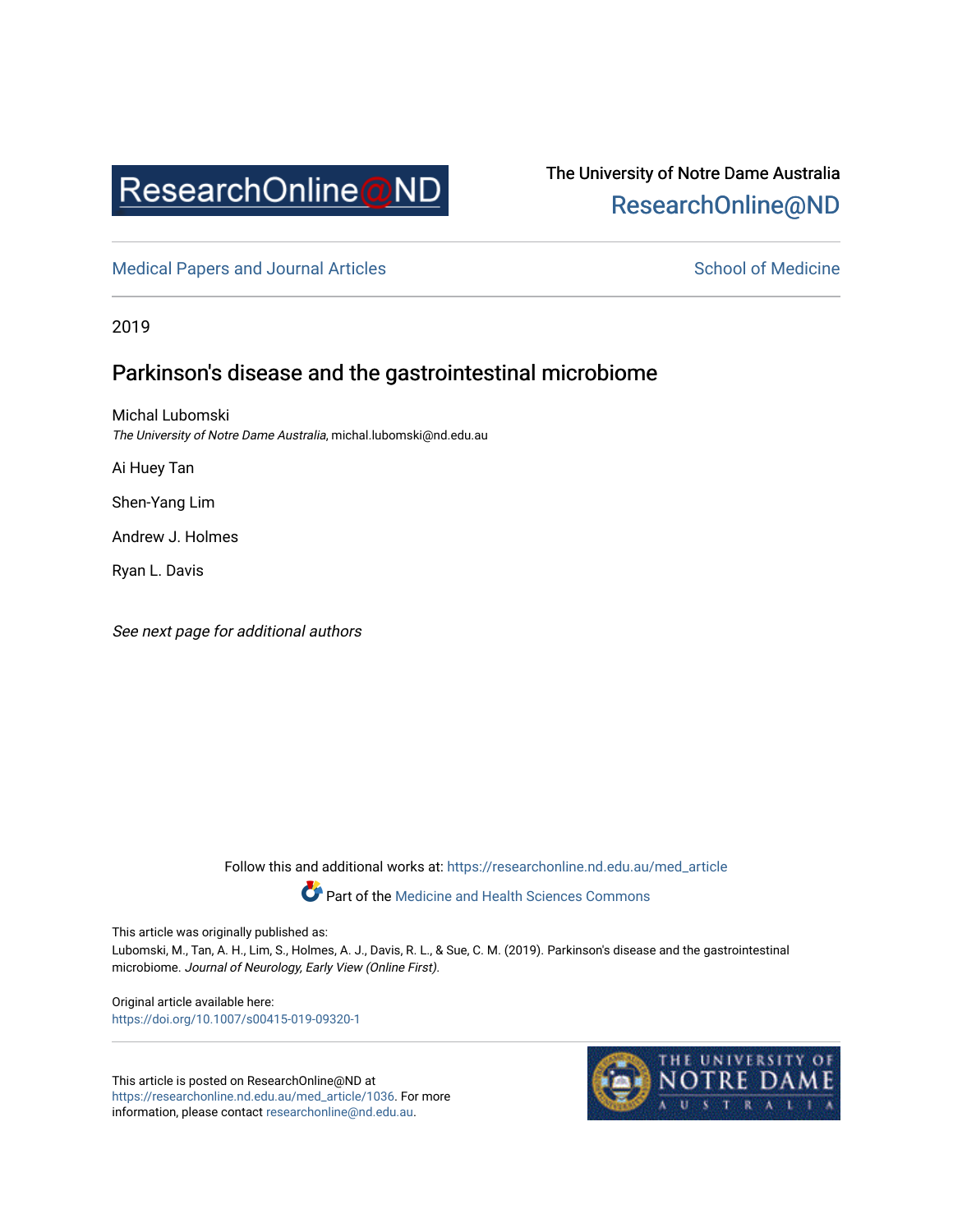# Authors

Michal Lubomski, Ai Huey Tan, Shen-Yang Lim, Andrew J. Holmes, Ryan L. Davis, and Carolyn M. Sue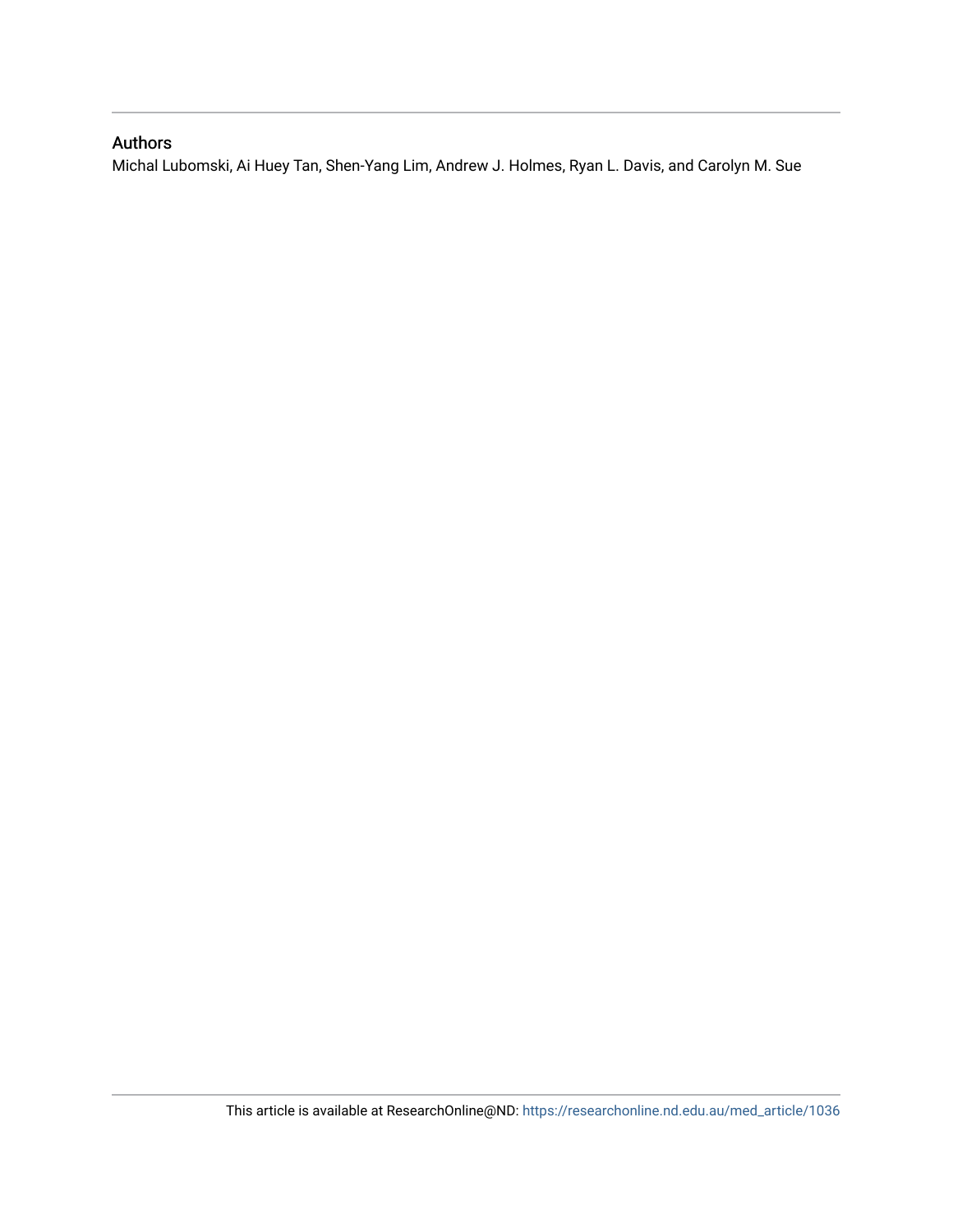This is the peer reviewed version of the following article:

Lubomski, M., Tan, A.H., Lim, S-Y., Holmes, A.J., Davis, R.L., and Sue, C.M. (2019) Parkinson's disease and the gastrointestinal microbiome. *Journal of Neurology, Online First*. doi: 10.1007/s00415-019-09320-1

The final publication is available at Springer via [https://doi.org/1](https://doi.org/)0.1007/s00415-019-09320-1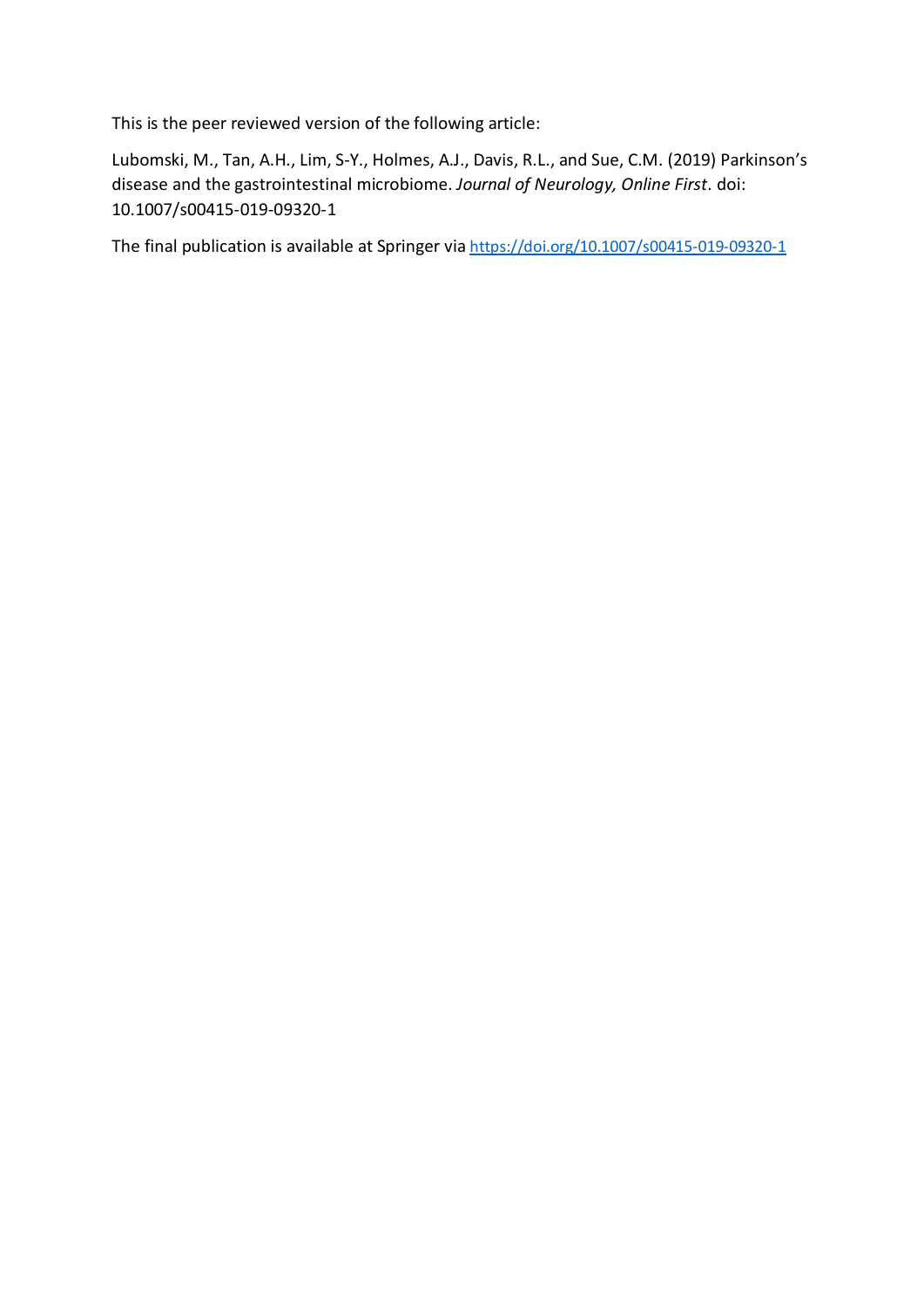# **Parkinson's disease and the gastrointestinal microbiome.**

# **Michal Lubomski1 , Ai Huey Tan2 , Shen-Yang Lim3 , Andrew J. Holmes<sup>4</sup> , Ryan L. Davis5\* , Carolyn M. Sue6\***

**<sup>1</sup>**B.Pharm Sci, MBBS (Hons I), MMed/Surg, FRACP Department of Neurology, Royal North Shore Hospital, St Leonards, NSW. Kolling Institute, University of Sydney, Northern Clinical School, St Leonards, NSW, Australia. The University of Notre Dame Australia, School of Medicine, Sydney, NSW, Australia. Email: [mlub6241@uni.sydney.edu.au](mailto:mlub6241@uni.sydney.edu.au) ORCID iD: 0000-0003-4990-9293

# **<sup>2</sup>** MD, MRCP

Division of Neurology and the Mah Pooi Soo & Tan Chin Nam Centre for Parkinson's & Related Disorders, Department of Medicine, Faculty of Medicine, University of Malaya, Kuala Lumpur, Malaysia.

Email: [aihuey.tan@gmail.com](mailto:aihuey.tan@gmail.com)

# **<sup>3</sup>** MBBS, MD, FRACP

Division of Neurology and the Mah Pooi Soo & Tan Chin Nam Centre for Parkinson's & Related Disorders, Department of Medicine, Faculty of Medicine, University of Malaya, Kuala Lumpur, Malaysia.

Email: [limshenyang@gmail.com](mailto:limshenyang@gmail.com)

4BSc, PhD School of Life and Environmental Sciences. The Charles Perkins Centre, University of Sydney. Camperdown, NSW, Sydney, Australia. Email: [andrew.holmes@sydney.edu.au](mailto:andrew.holmes@sydney.edu.au)

**<sup>5</sup>** BSc (Hons I), PhD Department of Neurogenetics, Kolling Institute, University of Sydney and Royal North Shore Hospital, St Leonards, NSW, Australia. Email: [ryan.davis@sydney.edu.au](mailto:ryan.davis@sydney.edu.au)

**<sup>6</sup>**MBBS, PhD, FRACP Department of Neurology, Royal North Shore Hospital, St Leonards, NSW. University of Sydney. Northern Clinical School, St Leonards, NSW, Australia. Email: [carolyn.sue@sydney.edu.au](mailto:carolyn.sue@sydney.edu.au)

\* Co-last author

Corresponding Author – Michal Lubomski Email: mlub6241@uni.sydney.edu.au (Phone) +612 9463 1733 (Fax) +612 9463 1071 Postal Address: Department of Neurology, Clinical Admin 3E, Level 3, ASB, Royal North Shore Hospital, Reserve Rd, St Leonards NSW, 2065.

# **Word Counts:**

**Abstract:** 177 **Article:** 5410 **Figures:** 1 **Tables:** 2 **References:** 164 **Supplementary Files:** 0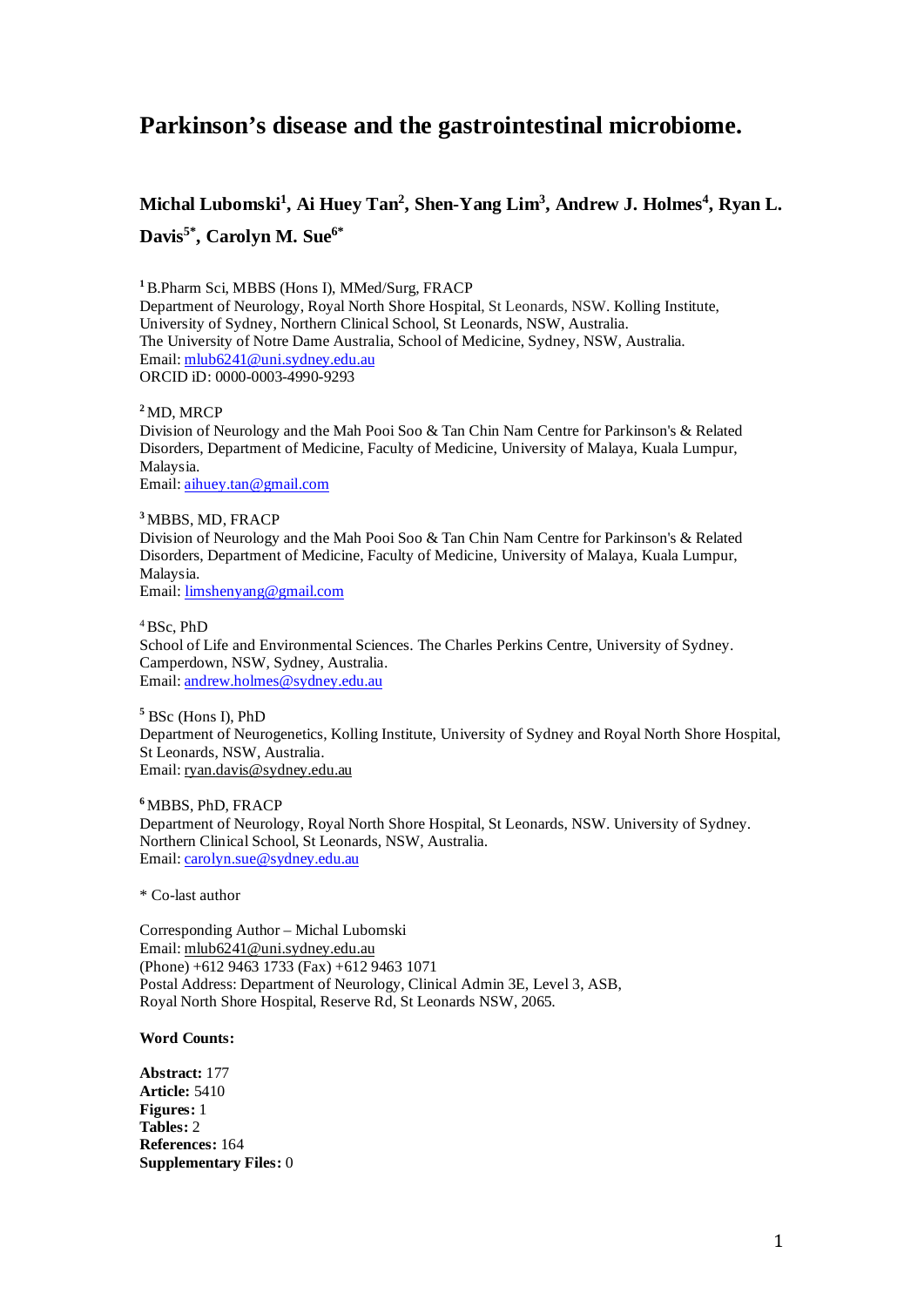Not industry sponsored. No sources of support. No statistical analysis performed.

# **Keywords:**

- 1. Parkinson's disease
- 2. Gastrointestinal microbiota
- 3. Gastrointestinal microbiome
- 4. Gut dysbiosis
- 5. Biomarker
- 6. Medications

# **Author Contributions:**

Michal Lubomski: performed literature review, drafted and reviewed the manuscript Ai Huey Tan: drafted and reviewed the manuscript Shen-Yang Lim: reviewed the manuscript Andrew J. Holmes: reviewed the manuscript Ryan L. Davis: drafted and reviewed the manuscript Carolyn M. Sue: drafted and reviewed the manuscript

## **Author Disclosures:**

Michal Lubomski: reports no disclosures Ai Huey Tan: reports no relevant disclosures Shen-Yang Lim: reports no relevant disclosures Andrew J. Holmes: reports no relevant disclosures Ryan L. Davis: reports no disclosures Carolyn M. Sue: reports no disclosures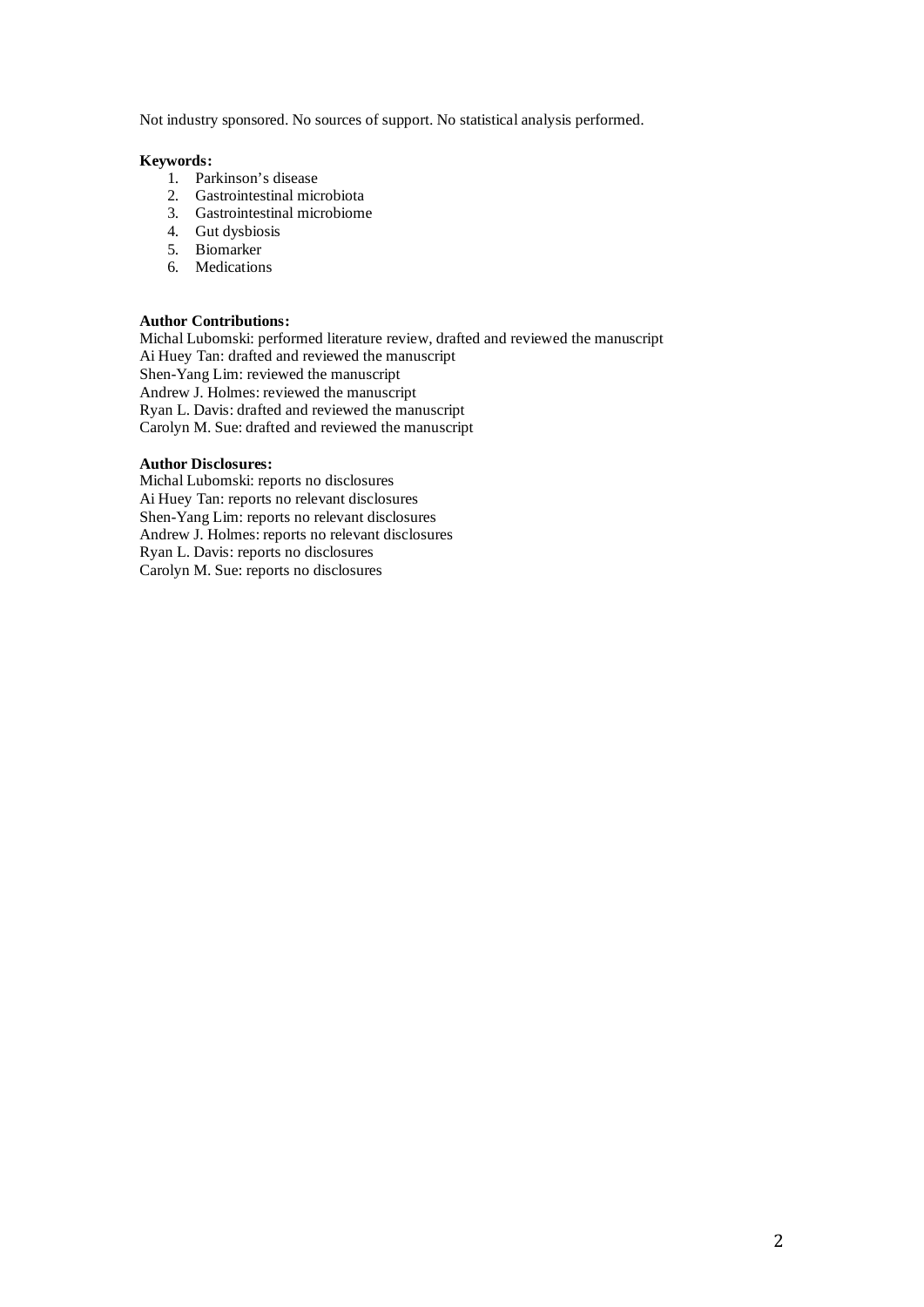**Title:** Parkinson's disease and the gastrointestinal microbiome.

# **Abstract:**

Recently, there has been a surge in awareness of the gastrointestinal microbiome (GM) and its role in health and disease. Of particular note is an association between the GM and Parkinson's disease (PD) and the realisation that the GM can act via a complex bidirectional communication between the gut and the brain. Compelling evidence suggests that a shift in GM composition may play an important role in the pathogenesis of PD by facilitating the characteristic ascending neurodegenerative spread of α– synuclein aggregates from the enteric nervous system to the brain. Here, we review evidence linking GM changes with PD, highlighting mechanisms supportive of pathological α-synuclein spread and intestinal inflammation in PD. We summarise existing patterns and correlations seen in clinical studies of the GM in PD, together with the impacts of non-motor symptoms, medications, lifestyle, diet and aging on the GM. Roles of GM modulating therapies, including probiotics and faecal microbiota transplantation are discussed. Encouragingly, alterations in the GM have repeatedly been observed in PD, supporting a biological link and highlighting it as a potential therapeutic target.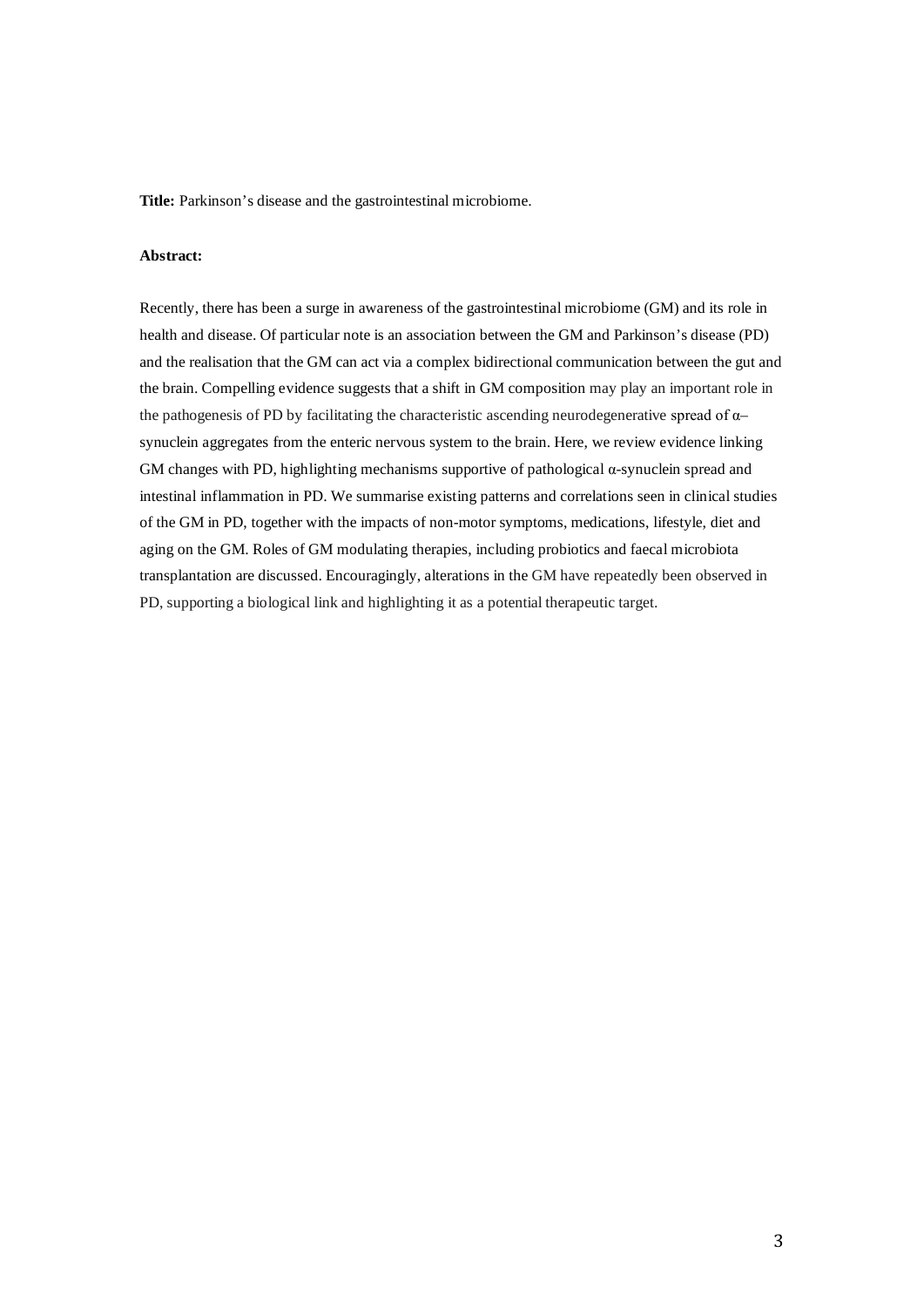### **Introduction:**

Parkinson's disease (PD) is an incurable and progressive neurodegenerative disorder, affecting 1-2 per 1000 (0.4-2.0% of people above the age of 65) of the population worldwide [1]. PD is a multisystem disorder that contributes to significant morbidity and healthcare burden [2, 3]. It is predominantly associated with the irreversible degeneration of dopaminergic neurons in the substantia nigra and other brain regions [4], often characterised by widespread Lewy Body (LB) formation in the central and peripheral nervous systems. Features characteristic of clinical disease include tremor, rigidity, bradykinesia and postural instability [5]. Premotor and non-motor symptoms of PD include constipation, hyposmia, REM-sleep behaviour disorder (RBD), as well as cognitive, neuropsychiatric, autonomic and sensory disturbances [6]. These symptoms can emerge years, or even decades, prior to the manifestation of motor symptoms, but often go unrecognised [7].

Recently, the human gastrointestinal microbiome (GM) has been proposed to be an integral link for the pathogenesis of many neurodegenerative diseases [8]. Evidence exists for a bidirectional interaction between the GM and the central nervous system (CNS), known as the 'microbiota-gut-brain axis' (MGBA) [9]. Multiple MGBA pathways exist, including microbially-produced molecules with neuroendocrine activity (e.g. serotonin, gamma-Aminobutyric acid) [10] and CNS-regulated physiological functions, such as intestinal motility influence on the microbial ecosystem [11]. These connections create a feedback loop between human physiological and microbial community states, forming the basis for neurodegenerative diseases of dysbiosis. Consequently, dysbiosis of the GM portrays an interesting lead to explore in the pathogenesis of PD [12, 13] and presents as a novel diagnostic and therapeutic target [14].

### **The Human Gastrointestinal Microbiome**

The human GM contains in the order of  $1 \times 10^{14}$  bacteria [15], with a biomass comparable to the human brain at 1-2 kilograms [16]. The GM predominantly comprises Bacteria, but also Archaea, Fungi, Viruses and other simple eukaryotic organisms [8]. However, the metabolic activity of the GM is overwhelmingly dominated by Bacteria. Their primary role is to anaerobically breakdown carbohydrates that are incompatible with human digestive processes. Other cellular microbes contribute other specific metabolic activities (e.g. methanogenesis by Archaea) and bacteriophage viruses modulate the genetic background of bacterial growth in the gastrointestinal tract.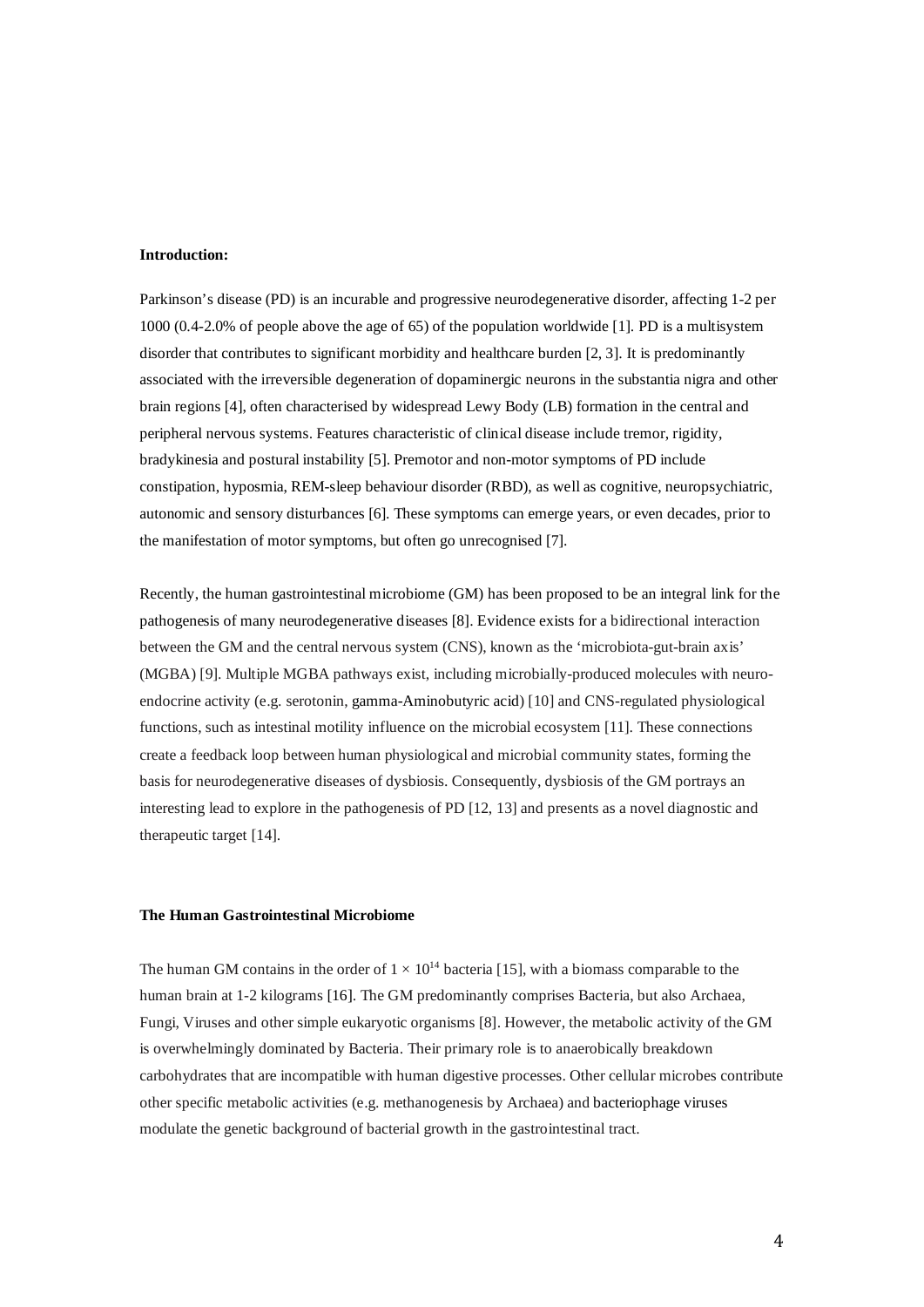Establishment of the GM begins at birth and is vital for postnatal immune and Enteric Nervous System (ENS) development [17]. The GM also forms an integral defence barrier against potentially hazardous external stimuli and is highly adaptive with regard to changes in diet, lifestyle and the surrounding environment [18]. Diet, exercise, probiotic supplements and changes in hygiene, can modify the composition of the GM [19], as can recolonisation following antibiotics and invasive pathogenic colonisation [20]. Despite constant environmental variation in the gut, the GM composition remains relatively stable during adulthood [21]. Although in some instances, dietary changes have been shown to induce variability over 3-4 days [22].

#### **Gut Microbiome and the Nervous System**

The MGBA connects the gastrointestinal tract to the CNS [23, 24], with neurosynaptic pathways of the vagal nerve, autonomic and enteric fibres, in addition to various neuroendocrine and neuroimmune pathways, mediating its integrity [25]. Under physiological conditions, the MGBA is a major participant in signalling pathways that regulate digestive function and metabolic homeostasis. However, various mechanisms that disrupt these pathways can perturb cognition, behaviour, learning, pain and neuropsychiatric features (including anxiety, depression and even neurodevelopmental disorders, such as autism) [15, 26-28]. It has been suggested that dysregulation of the MGBA may directly influence PD pathogenesis, with progressive neurodegeneration from the gut to the brain occurring as a consequence of ascending alpha-synuclein (α–Syn) aggregation and LB formation (Figure 1) [29].

The GM influences neuronal network health and activity by facilitating the absorption of nutrients, vitamins and medications, as well as modulating the immune system [30] and moderating neurotoxic compounds (e.g. ammonia and  $<sub>D</sub>$ -lactate) [31]. It is also independently capable of neurotransmitter</sub> synthesis, including dopamine, noradrenaline, serotonin and the neuromodulators γ-aminobutyric acid and short-chain fatty acids (SCFAs) [10, 32-34]. These neurotransmitters act to modulate blood flow, affect gut motility and nutrient absorption, as well as supporting the gastrointestinal innate immune system [35]. As an example, dopamine synthesis in the brain is mediated by catecholamine-producing enzymes that are governed by the GM via the MGBA, producing half of the body's required dopamine [36]. Accordingly, this intricate network shares a crucial role in maintaining the vital physiological interplay between the gastrointestinal tract and the brain [37].

#### **Braak's Hypothesis for Parkinson's Disease**

Common clinical features of gastrointestinal dysfunction in PD include abnormal salivation, dysphagia, nausea, impaired gastric emptying and constipation, and occur in 80% of patients [30, 38]. Several large population studies have shown that constipation can precede motor symptoms of PD by up to 20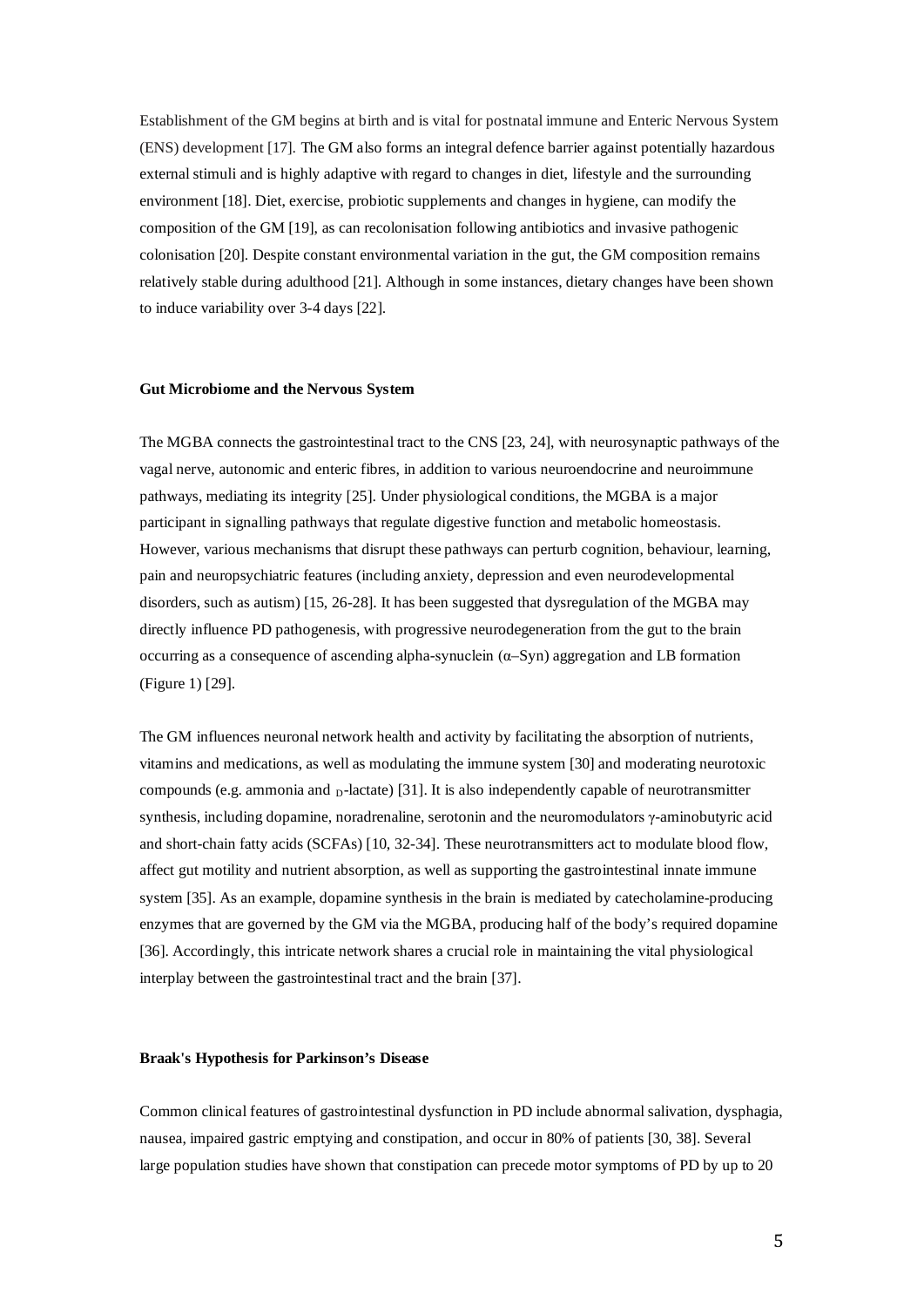years, and increases the risk of developing PD [39, 40]. Consistent with the clinico-epidemiological observations, several neuropathological studies have found early accumulation of LBs in the ENS and dorsal motor nucleus of the vagus, with correlations to motor and gastrointestinal symptom severity [41, 42].

Braak and colleagues proposed a "dual-hit hypothesis", where  $\alpha$ -Syn aggregation commences outside of the brain, within the ENS and olfactory bulb, precipitated by external insults such as toxins and/or microorganisms [43]. They suggested that neuronal  $\alpha$ -Syn deposition occurs in a caudorostral gradient, affecting the dorsal motor nucleus of the vagus nerve before progressing to the dopaminergic neurons of the substantia nigra [43]. However, this hypothesis remains controversial, as some studies were unable to replicate the caudorostral progression [44, 45]. Despite this, in support of Braak's findings, α–Syn has been shown to exhibit prion-like properties, with the ability to misfold, form aggregates and propagate from cell to cell [46, 47]. Further evidence from follow-up cohort studies in Danish [48] and Swedish [49] populations showed that only a full truncal vagotomy could decrease the risk of developing PD compared to a control population. The level of significance was further diminished when the dataset was analysed by an independent research group [45, 50]. In addition, hemivagotomy in a PD mouse model prevented α–Syn accumulation in the ipsilateral dorsal motor nucleus of the vagus [51]. Interestingly, a recent large Swedish database study suggested those with an appendectomy early in life had a 20% reduced risk of developing PD [52]. Despite these findings, phosphorylated α– Syn accumulation in the intestine is not a specific hallmark of PD, having been observed in patients with Lewy Body dementia, Alzheimer's with Lewy Bodies and asymptomatic controls [53]. Thus, what constitutes pathological  $\alpha$ -Syn species in the gut remains ill defined [54].

#### **Inflammation and Gut Permeability**

A critical aspect of host-microbiome interaction is the barrier functions of the gut epithelium [55]. Disruption of the barrier can trigger positive feedback loops involving intestinal inflammation, reactive oxygen/nitrogen species in the gut lumen and a shift in microbial composition favouring inflammophiles [56, 57]. Key to aberrant GM influence through the MGBA is destabilisation of the protective gastrointestinal barrier, resultant of translocation of bacteria or their products, such as lipopolysaccharides. This leads to oxidative stress and intestinal inflammation, which induces increased mucosal permeability [30, 58], as well as  $\alpha$ -Syn aggregation in the ENS [59-61].

Intestinal permeability or 'gut leakiness' has been shown to be increased in PD patients compared to healthy controls [62-64] and mouse models of PD [65], correlating with an increase in enteric  $\alpha$ –Syn deposition and tissue oxidative stress [62]. However, findings suggestive of increased intestinal permeability in PD require cautious evaluation. For example, Clairembault *et al*. showed that the intestinal epithelial barrier was morphologically altered in PD but showed no change in the permeability of the intestinal epithelial barrier [55]. Despite this, other disorders known to have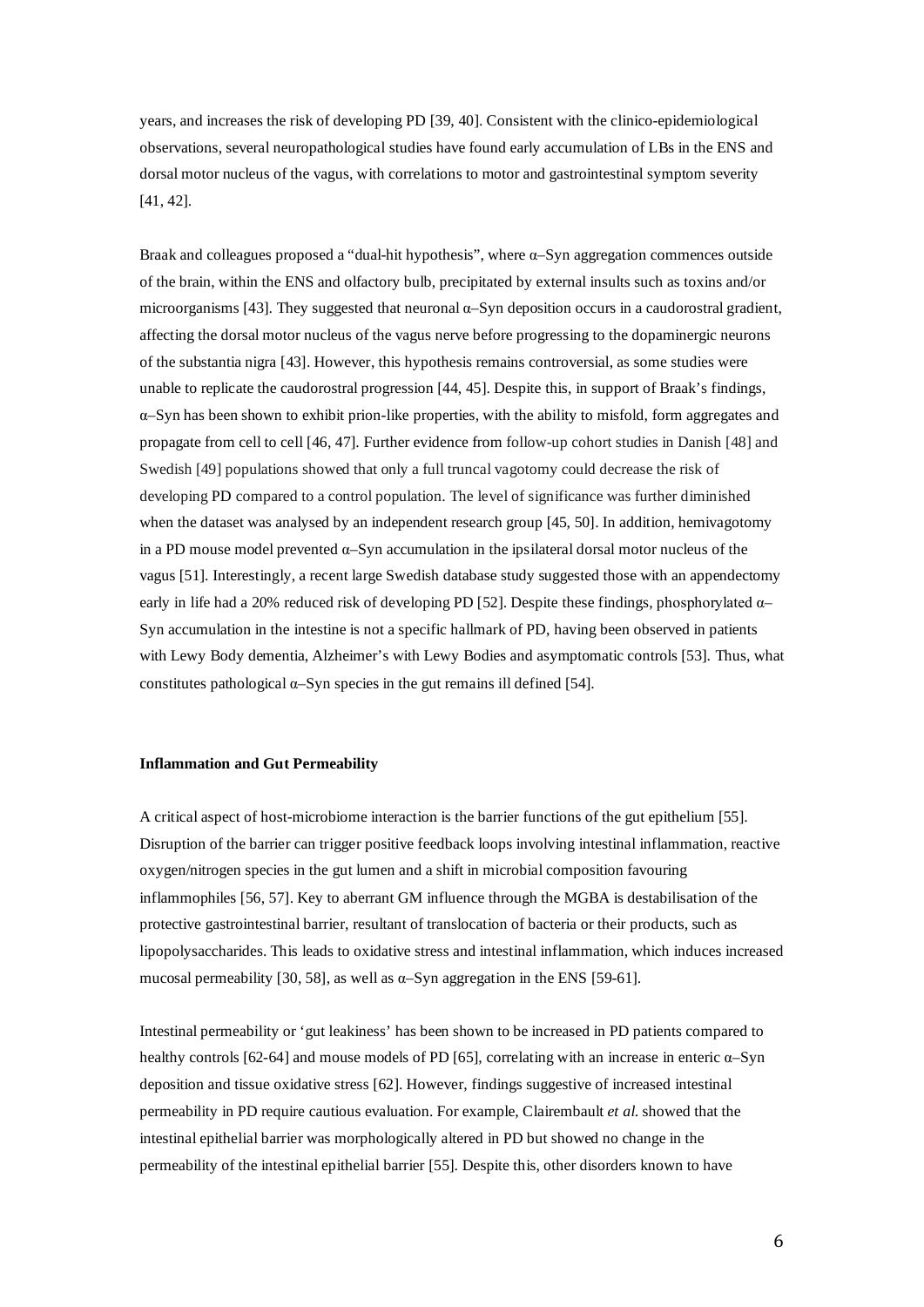increased intestinal permeability, such as inflammatory bowel disease, have recently been associated with an increased risk of PD. This further supports a role for gastrointestinal inflammation in the development of PD [66-68]. Moreover, priming of the gastrointestinal innate immune system by the GM can strengthen the inflammatory response to  $\alpha$ –Syn [11].

Microbes vary in their cell structure and propensity to initiate pattern-recognition receptor signalling pathways, leading to inflammation. Evidence suggests that increased levels of *Escherichia coli* [62] and the proteobacteria *Ralstonia* [69], as well as lower plasma lipopolysaccharide-binding protein [70], reflect higher endotoxin exposure and drive intestinal inflammation. This inflammation is characterised by increased expression of the pro-inflammatory cytokines TNF-alpha, IFN-gamma, IL-6, and IL-1 beta, as well as an increased activation of enteric glial cells, consistent with colonic biopsies of PD patients [60]. Moreover, Perez-Pardo *et al*. suggested that Toll-like-receptor-4 signalling pathways may be implicated in facilitating intestinal inflammation, disrupting the intestinal barrier and facilitating neuro-inflammation, as shown in PD patients and a PD mouse model [71].

Further, SCFAs (acetate, propionate and butyrate) are major metabolic products of the GM, with lower faecal SCFA concentrations reported in PD patients compared to healthy controls [72]. SCFAs have multiple impacts, with nutritional and signalling roles being especially important in humans [73]. In particular, butyrate is a major energy substrate for colonocytes, playing an important role in gut health processes, such as mucin production and tight-junction formation [74]. Beyond their nutritional role, SCFAs are also a primary target for several G-protein-coupled receptors that feed into immunometabolic regulatory circuits. The relative concentration and distribution of SCFA types has profound influence over gut function and homeostatic processes.

Several studies have indicated a decreased abundance of *Lachnospiraceae* in PD patients [69, 75, 76], known for their abundant production of SCFAs. Sampson *et al*., suggested that SCFAs were a major factor inducing microglial activation and accelerating  $\alpha$ –Synucleinopathy in mouse models, thus enhancing PD pathophysiology [77, 78]. However, depletion of SCFA-producing organisms in the gut has been observed in a variety of other conditions, suggesting this may be a marker of illness or associated with aging [72], rather than a specific cause or biomarker of PD [75]. Consistently, controversy remains over the validity of decreased SCFAs leading to a pro-inflammatory gut environment in PD [78].

#### **Gut Infections in Parkinson's Disease**

The role of *Helicobacter pylori* in gastritis and dyspepsia is well known. However, in PD, it also appears to be associated with greater severity of motor features [79]. Several studies have suggested that antimicrobial treatment for *H. pylori* could improve PD motor symptoms and motor response complications, as well as levodopa absorption and bioavailability [80]. However, a Cochrane review concluded that current evidence remained insufficient to recommend *H. pylori* eradication in PD, due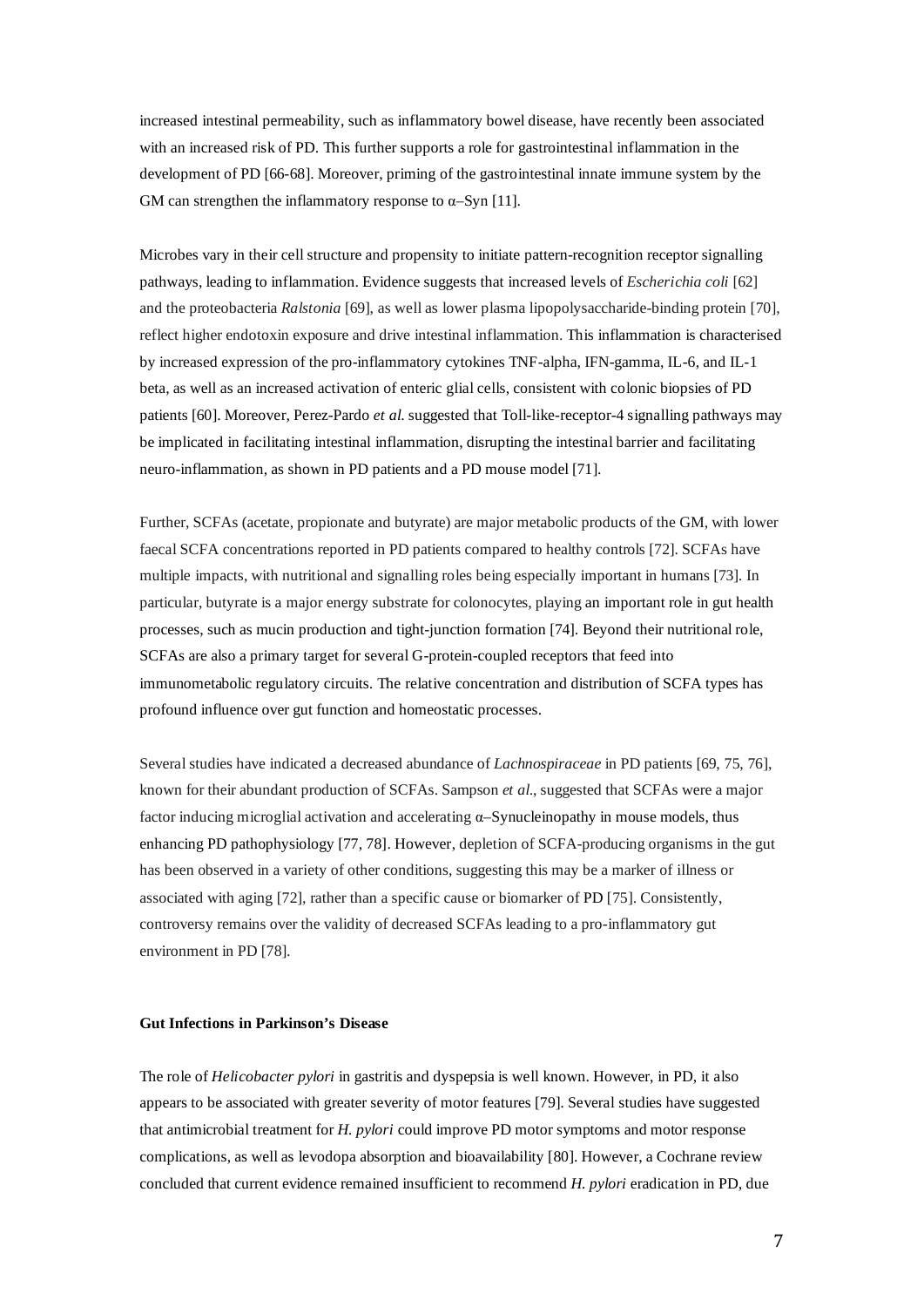to a lack of informative clinical trials [81]. The prevalence of small intestinal bacterial overgrowth is estimated to range from 25-54% in PD [82, 83] and is associated with worse motor severity [83], longer daily off times and more episodes of delayed-on and dose failures [84]. A small-randomised controlled trial suggested that small intestinal bacterial overgrowth eradication in PD could result in improved motor fluctuations, without affecting the pharmacokinetics of levodopa [84].

# **Associations Between Gastrointestinal Microbiota Community Structure and Parkinson's Disease**

Over the last 4-years there have been numerous studies exploring the association between GM and PD, stimulated by greater awareness of gastrointestinal dysfunction in prodromal and early PD, as well as a better understanding of the MGBA [85, 86]. To date, 14 mainly cross-sectional studies from 7 countries in the northern hemisphere have reported GM alterations in PD [12, 13, 69, 70, 72, 75, 76, 87-93]. At the level of taxonomic profiles, no obvious recurrent pattern is seen in these studies. However, emerging trends show correlations between GM alterations in PD and a variety of motor and non-motor symptoms [94]. Considerable variability in the patient inclusion/exclusion criteria, molecular, bioinformatic and statistical methodologies between the studies were apparent and are summarised in Table 1. Most studies employed bacterial 16S ribosomal DNA amplicon sequencing of different variable regions to identify bacterial groups/genera/species, with three studies using targeted quantitative PCR to analyse preselected bacterial taxa, and one utilised metagenomic shotgun sequencing. PD patient cohort sizes ranged from 24 to 197 individuals, with all but one study comparing to a healthy control group. Exclusion of participants for use of antibiotics within 1-month of sample collection was generally observed. Only one study reported on longitudinal GM differences with a comparison at 2-year follow-up in 28 patients [13].

Each of the studies found significant differences between PD and healthy control groups, and collectively showed significant differences in the overall faecal GM composition in PD patients when compared to non-PD controls. In spite of this, it is not certain whether these changes are the cause or consequence of the gastrointestinal dysfunction associated with PD. Recent evidence from Heintz-Buschart *et al*. suggests that GM alterations likely pre-date the motor symptoms of PD [88]. The highest number of microbiota abundance differences between PD and controls was reported in the phylum *Firmicutes* [95], the largest phylum in the human GM. Specifically, increased *Lactobacillaceae* (family) and *Lactobacillus* (genus) and decreased *Lachnospiraceae* (family), *Blautia*, *Roseburia*, *Dorea* and *Faecalibacterium* (genus) were observed. The most consistent differences were reported in the phylum *Verrucomicrobia*, principally increased *Verrucomicrobiaceae* (family), *Akkermansia* (genus) and *Akkermansia muciniphila* (species). Moreover, significant changes in abundance of the phylum *Bacteroidetes* were also reported, with reductions in *Prevotellaceae* (family), *Prevotella* (genus) and *Prevotella copri* (species) (Table 1). Some studies deduced that putative "pro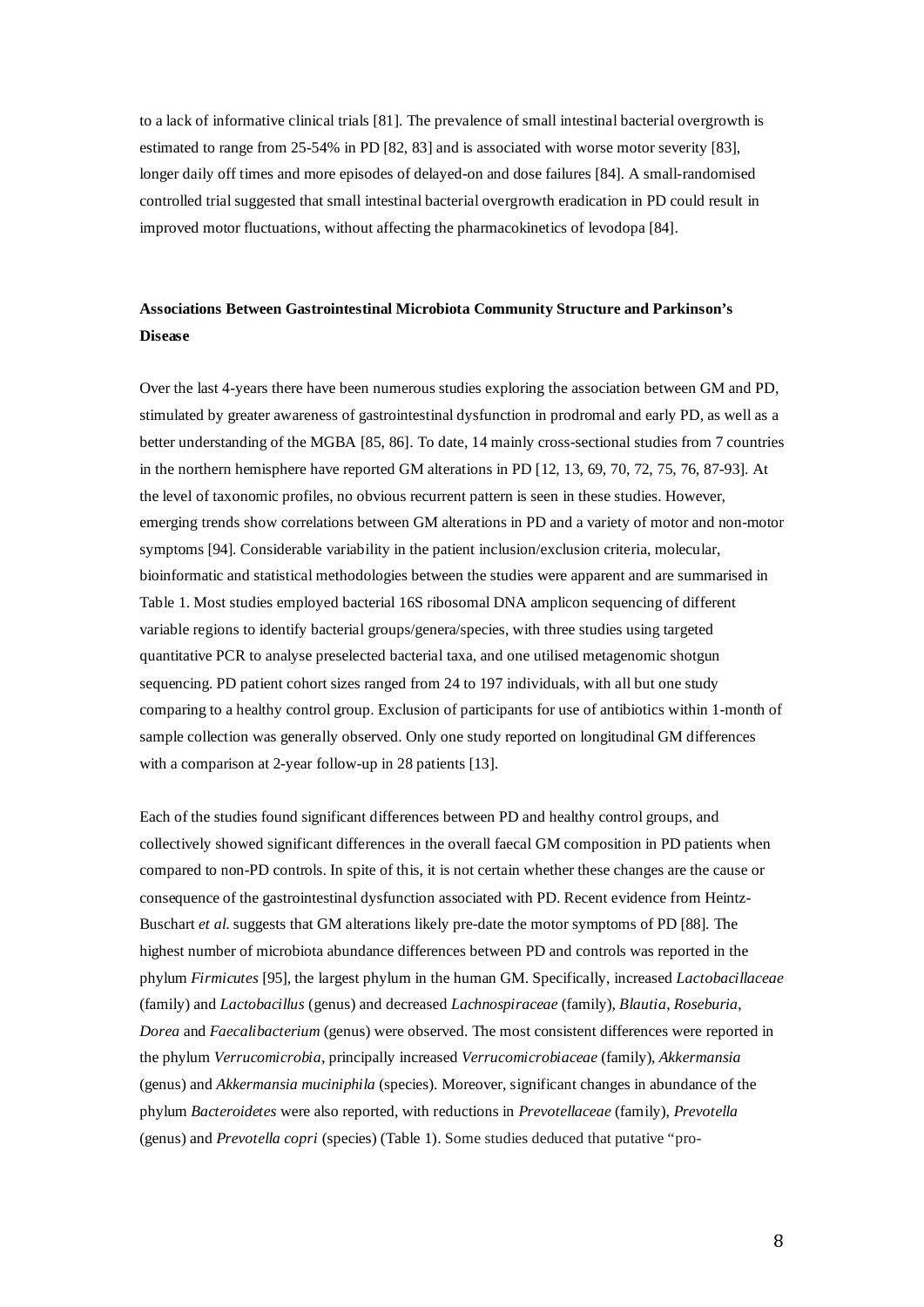inflammatory" bacteria were significantly more abundant, while putative beneficial bacteria were less abundant in PD [69].

Several studies have evaluated predicted functional differences based on faecal GM metagenomics data and suggested alterations of several metabolic pathways in PD, when compared to non-PD controls [69, 75, 91]. Kershavarzian *et al*. showed that a large number of genes involved in metabolism were significantly lower in the PD faecal microbiome, whereas genes involved in lipopolysaccharide biosynthesis and type III bacterial secretion systems were significantly higher in PD patients [69]. Hill-Burns *et al*. found alterations in pathways involved in carbohydrate, energy, lipid, cofactor, vitamin and xenobiotic metabolism, as well as xenobiotic biodegradation [75]. The only study that utilised a very comprehensive metagenomics shotgun analysis, found differences in microbiota metabolism in PD involving the β-glucuronate and tryptophan metabolism pathways [91]. Furthermore, metabolite studies reported reduced levels of serum lipopolysaccharide-binding protein [70, 96] and faecal SCFA [72] in PD patients.

Evaluating atypical parkinsonism, Barichella *et al*. suggested the overall gut microbiota composition in multiple system atrophy (MSA) and progressive supranuclear palsy were not significantly distinct when compared to PD [76]. Moreover, changes in several bacteria taxa when compared to controls, were similar to PD [76], whilst drug naïve PD patients had lower abundances of *Lachnospiraceae* when compared to controls [76]. In another MSA GM study, higher relative abundances of gram-negative, putative 'pro-inflammatory' bacteria from the phylum *Bacteroidetes* and *Proteobacteria* were noted in faecal and mucosal samples, whilst putative 'anti-inflammatory' butyrate-producing bacteria were less abundant. Further, the relative abundance of a number of genes involved in metabolism were lower in faecal material from patients with MSA, whilst the relative abundance of genes involved in lipopolysaccharide biosynthesis were higher in MSA patients compared to healthy controls [97]. Several bacteria taxa have been associated with various motor response complications and worse motor severity in PD (Table 2).

Significant differences were also found in the GM composition of sigmoid mucosa in PD when compared to controls, although differences were more pronounced in faecal versus mucosal samples [69]. Comparison of nasal microbiota between PD patients and controls did not yield significantly different results, limiting the utility of a nasal microbiota biomarker in PD [88, 98]. One study on oral microbiota found significant differences in overall composition between PD patients and controls and, interestingly, a higher abundance of *Prevotellaceae* in PD, contrary to the previous findings in the faecal microbiome [98]. Lastly, increased abundance of *Anaerotruncus* and reduced relative abundance of *Prevotellaceae* were shown in patients with idiopathic RBD, suggesting a possible prodromal GM change in PD [88].

Of great interest is the pioneering work by Samson and colleagues, who have provided the strongest evidence to date for a causal role of GM alterations in PD. These investigators showed that transplantation of gut microbiota from six PD patients to transgenic mice over-expressing  $\alpha$ –Syn resulted in worsening of clinically-relevant motor deficits [77]. Additionally, mice raised in a germ-free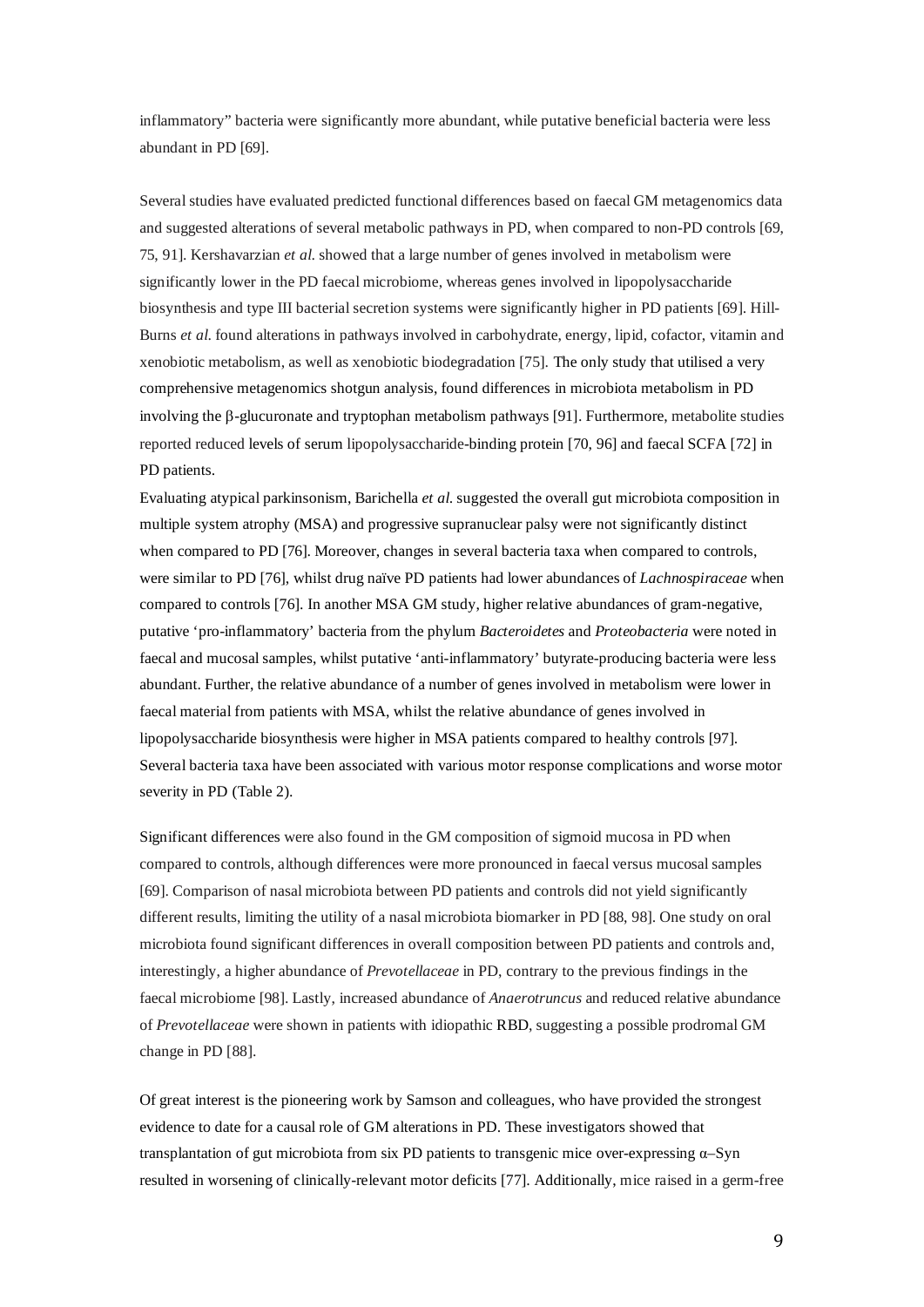environment developed little PD-related pathophysiology, including motor dysfunction, neuroinflammation and α–Syn pathology [77]. They hypothesised that the clinical effects of gut microbiota were primarily mediated by SCFAs, enabling the activation of microglia and potentially leading to increased neuroinflammation and subsequent exacerbation of PD. Furthermore, they demonstrated that the oral administration of SFCAs in a germfree PD mouse model resulted in prominent motor symptoms [77].

# **Non-motor Symptoms and the Gastrointestinal Microbiota**

Non-motor symptoms (NMS) generally predate motor features in PD, reflecting degeneration of extranigral areas prior to involvement of the substantia nigra. Common NMS include disrupted sleep architecture (particularly with RBD), impaired olfaction, behavioural changes, as well as impaired visuospatial abilities and executive function [99]. There is growing evidence of altered GM composition in various PD-related NMS, in addition to other psychiatric disorders, namely anxiety and depression, which are highly prevalent in PD [100]. Recently, it was identified that changes in *Anaerotruncus, Akkermansia* and several other unclassified bacteria were significantly related to NMS according to MDS-UPDRS part I [88] (Table 2). For instance, an altered abundance of *Anaerotruncus* spp. was related to depression in PD [88] and patients with anxiety had a higher abundance of *Clostridium clariflavum* compared to those without anxiety [101]. Furthermore, those with moderate depression were suggested to have higher relative abundance of *Christensenella minuta*, *Clostridium disporicum* and *Oscillibacter valericigenes* compared to those without depression or with mild depression [101]. In other PD studies, depression was also associated with the genera *Anaerotruncus* spp [88]. Studies outside of PD have identified significant changes in the GM composition in those with depression. Depression and PD frequently coincide, with depression often contributing significantly to impairment of health-related quality of life in PD [102]. Jiang *et al*. showed that those who were acutely depressed had higher levels of *Bacteroidetes, Proteobacteria* and *Actinobacteria,* and lower levels of *Firmicutes*; a negative correlation between *Faecalibacterium* and the severity of depression was also described [103].

Gastrointestinal symptoms are one of the most common PD NMS, involving the entirety of the gastrointestinal tract and evident throughout the whole disease course [104]. Patients with PD and Irritable Bowel Syndrome (IBS)-like symptoms have been shown to feature more NMS, as well as a lower faecal abundance of *Prevotella* bacteria than those without IBS-like symptoms [86]. Constipation, a cardinal NMS of PD, has also been shown to predispose to GM alterations, along with increased mucosal permeability and inflammation [105]. Cognitive changes have been linked to varied GM compositions in PD, with positive associations in the abundance of *Butyricicoccus* and *Clostridium XIVb* described [90]. In a 2-year longitudinal study, lower counts of *Bifidobacterium* and *Bacteroides fragilis* at baseline were associated with worsening hallucinations and delusions, and worsening motivation and initiative [13], respectively.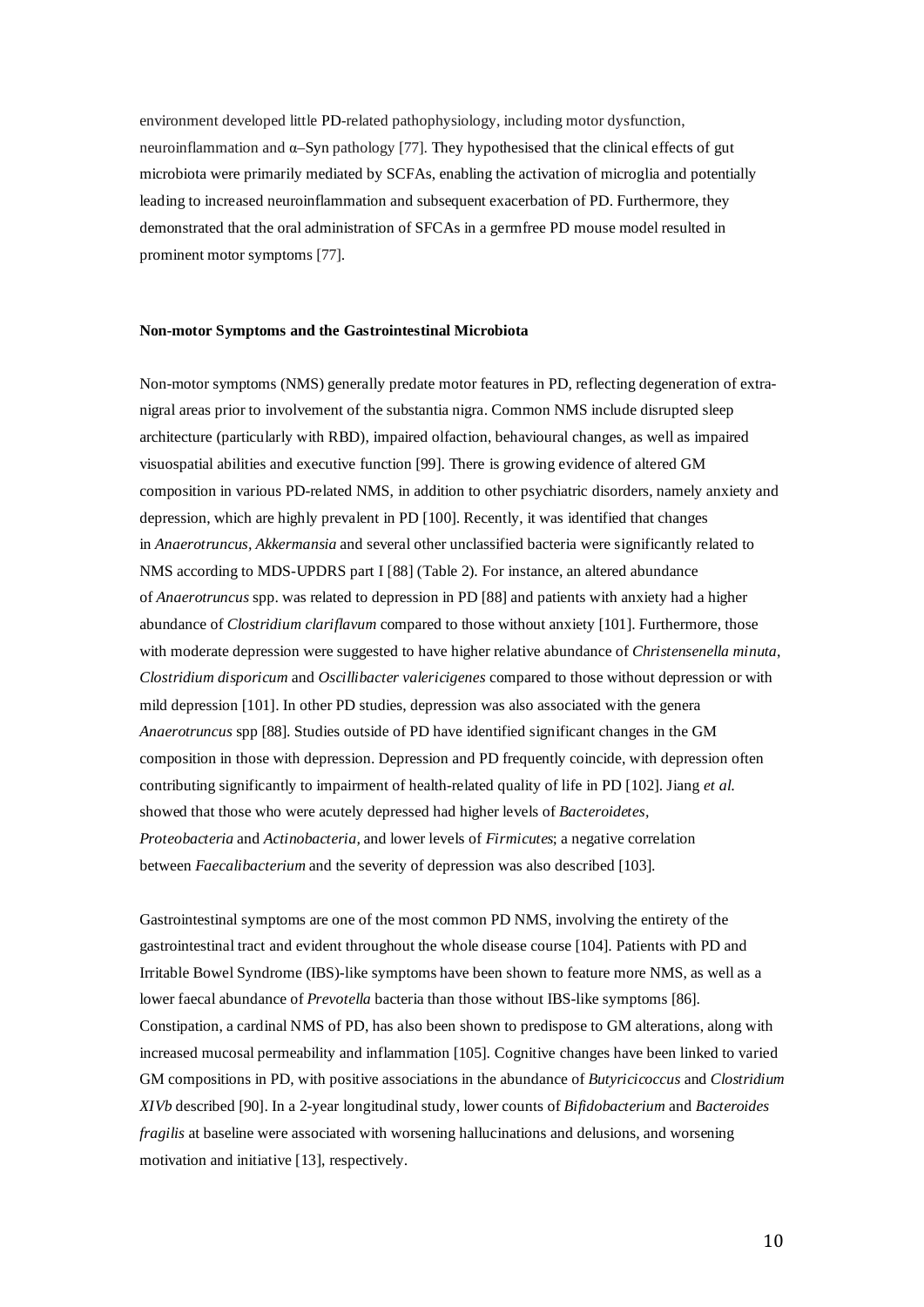#### **Parkinson's Disease Medications and the Gastrointestinal Microbiome**

An extensive range of medications have been proposed to influence the composition of the GM, including several PD medications [106]. One study reported that treatment with standard PD treatments, catechol-O-methyltransferase (COMT) inhibitors and anticholinergics, resulted in a difference in the composition of the GM, independent of the PD effect [75]. COMT inhibitor usage was also shown to be significantly associated with increased abundance of *Lactobacillaceae* and reduced abundance of *Clostridiales Incertae Sedis IV* [12]. The isolated effects of levodopa/carbidopa were difficult to identify due to ubiquitous usage by PD patients [75]. However, levodopa appeared to be significantly associated with *Bacillaceae* abundance in one study [88]. Qian *et al*. suggested that the levodopa equivalent daily dose was negatively associated with the genera *Dorea* and *Phascolarctobacterium*. Furthermore, Bedarf *et al*. commented that the use of monoamine oxidase inhibitors, amantadine or a dopamine agonist had no overall influence on taxa abundance or microbial function [91]. Significantly, reduced abundance of *Prevotella*, reported by several PD-GM studies, could not be explained by PD medications, and was observed in levodopa naïve early-stage PD patients [91]. Importantly, other significant between-group differences in the GM were observed between drugnaïve and treated PD patients [69]. Interestingly, no studies have specifically evaluated the GM composition in advanced disease patients requiring device-assisted therapies, highlighting a need for more studies in pre-treated PD patients. Hopfner *et al*. reported that in their cohort of 29 PD patients, 6 were treated with deep brain stimulation, although no GM subgroup analysis was provided.

# **Lifestyle Influences and Other Potential Confounders of the Gastrointestinal Microbiota in Parkinson's Disease**

There is increasing evidence that certain lifestyle factors contribute to PD pathology. Increased urate levels have been shown to provide a protective effect through antioxidant activity, conferring a 33% risk reduction for PD [107]. Furthermore, although debated, epidemiological studies suggest a smoking history may confer approximately 60% reduced risk of developing PD, whilst coffee consumption was found to reduce the risk by 30% [108, 109]. These neuroprotective effects are likely mediated through nicotinic acetylcholine and adenosine A(2A) receptor-mediated activity [30], or through prevention of α–Syn misfolding and fibril formation [110]. Derkinderen *et al.* suggested that the beneficial effects of smoking and coffee consumption in PD risk could be mediated through the MGBA, specifically by altering the composition of the GM in ways that mitigate intestinal inflammation, thus reducing  $\alpha$ –Syn misfolding and deposition [111]. This hypothesis was supported by a study in humans showing gut dysbiosis after smoking cessation [112], with smokers having a higher abundance of faecal *Bacteroides* and *Prevotella*. After smoking cessation, a decreased abundance of *Proteobacteria* and an increased abundance of *Firmicutes* and *Actinobacteria* were observed [112].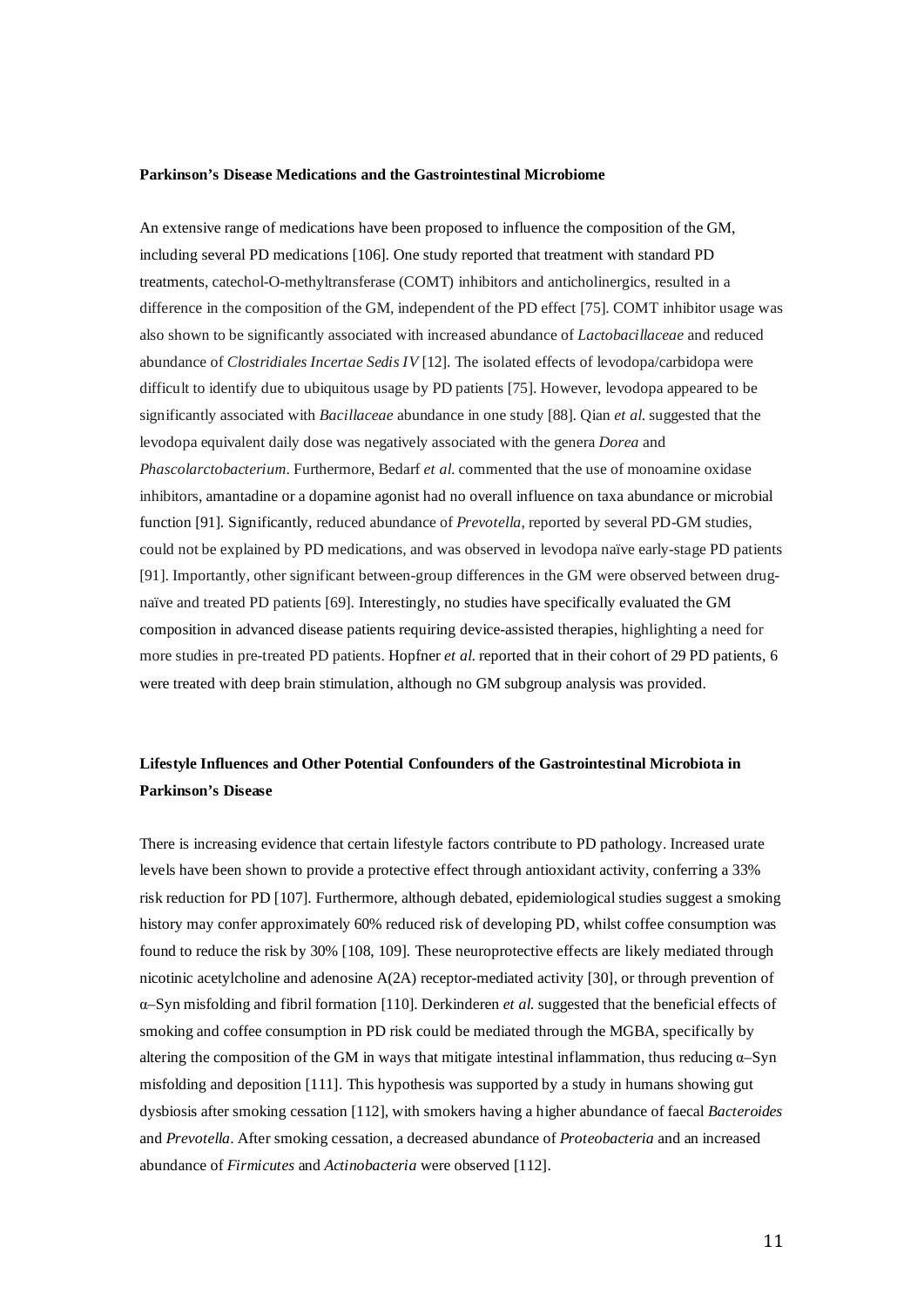Effects of coffee consumption may relate to its composition of alkaloids, phenolic compounds, fibres and minerals [30]. SCFAs that arise from coffee's dietary fibre metabolism may cause an expansion of *Bacteroides* and *Prevotella* bacteria [113]. Coffee consumption can also increase the abundance of antiinflammatory *Bifidobacteria* and decrease *Clostridium spp.* and *Escherichia coli* [114, 115]*.* Furthermore, consumption of alcohol-containing products, coffee, tea and sugar-sweetened drinks show correlation with altered microbial compositions. For instance, red wine consumption correlates with an increased abundance of *F. prausnitzii*, known for its anti-inflammatory functions [116]. Furthermore, coffee, tea and red wine consumption have been associated with increased GM diversity [117], supporting lifestyle modification in the influence of PD predisposition.

Stress has also been suggested to promote gut leakiness and affect the microbiota community abundances in several animal and human studies [118, 119]. A recent study by Dodiya *et al*. showed that stress exacerbated intestinal inflammation, gut leakiness, endotoxema, neuro-inflammation and dopamine loss, in a PD mouse model [120].

Macronutrients, particularly carbohydrates, have also been shown to influence the composition and function of the GM [121]. For instance, individuals consuming more plant carbohydrates and fibre had a higher abundance of *Prevotella/Paraprevotella,* compared to those consuming predominantly animal fat and protein who harboured more of the *Bacteroides* enterotype [122]. Fibre-rich diets appear to enhance the growth of colonic bacteria producing SCFAs, which in turn confer systemic antiinflammatory effects [72]. For instance, *Prevotella*, which has been shown at lower abundance in PD [12], is an important contributor to gut SCFA synthesis, as well as folate and thiamine biosynthesis [123], nutrients known to be deficient in PD [124].

Further, the Western diet is known to be high in refined carbohydrates and saturated fats, which may result in a dysbiotic GM, with lower *Bifidobacteria*, higher *Firmicutes* and proteobacteria [125]. Highfat diets have also been shown to induce intestinal and systemic inflammation in animal models by increasing intestinal permeability and altering the GM [126]. Consumption of dairy products has been suggested to variably affect the risk of PD [109]. Drinking sour milk with a lower fat content has been associated with higher GM diversity of beneficial *Leuconostoc mesenteroides* and *Leuconostoc lactis*, whilst drinking whole milk was associated with lower diversity [116]. Furthermore, studies evaluating urate metabolism suggested that *Prevotella-*dominant enterotypes were associated with higher serum urate levels [12].

The effects of age and exercise have also been described in relation to the GM. Age-related changes in the GM reflect decreased diversity of species [127], with corresponding decreases in microbial functional abundance [116]. Biagi *et al*. suggested that aging was associated with increasing abundance of subdominant species, including rearrangement in their co-occurrence networks [128]. A significant reduction in the abundance of *Lactobacilli, Bacteroides/Prevotella* and *Faecalibacterium prausnitzii*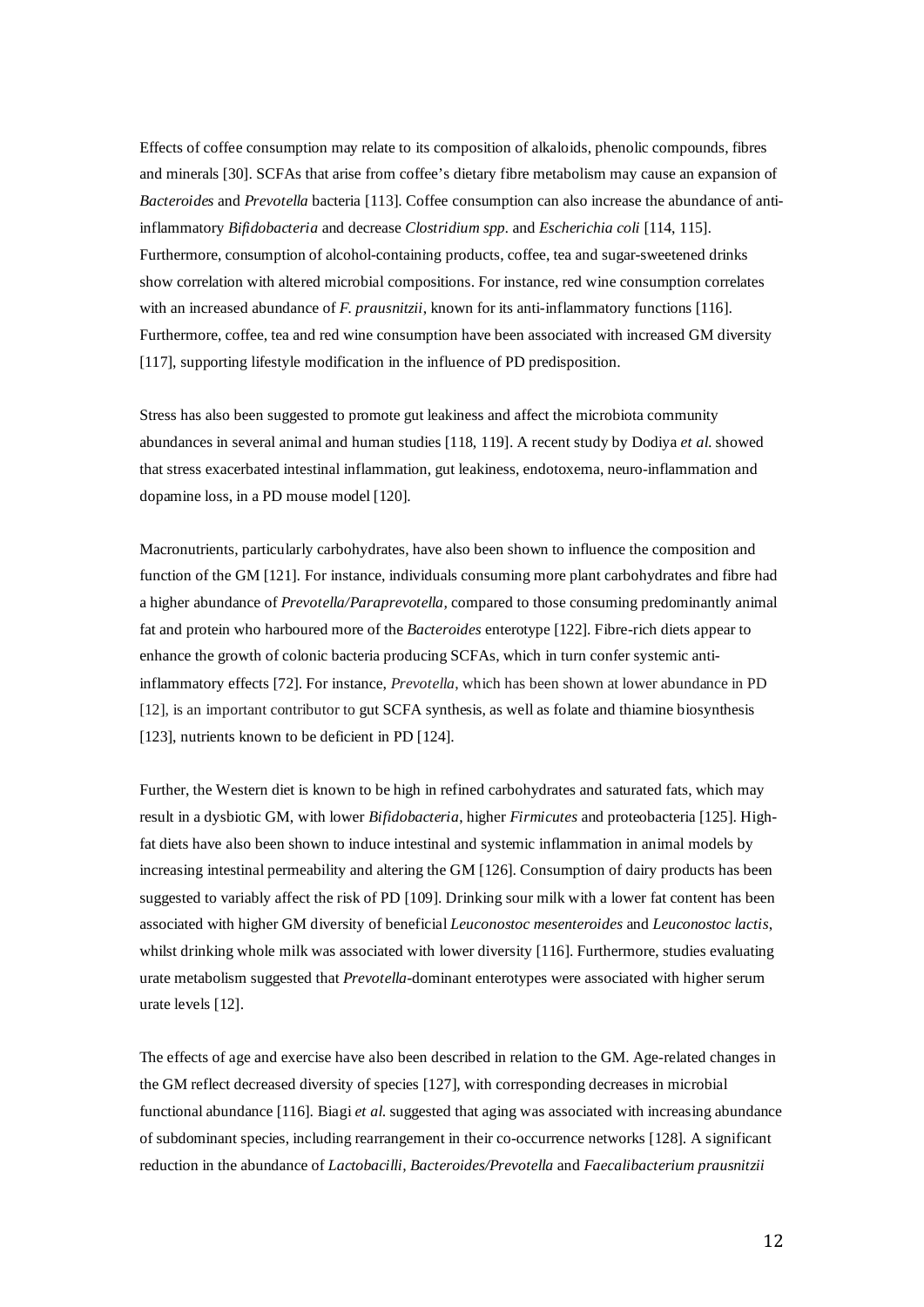and an increased abundance of *Ruminococcus*, *Atopobium* and *Enterobacteriaceae* were reported in individuals with high frailty scores [129]. Elderly community-dwelling residents were noted to share a more diverse GM and were healthier compared to those in short or long-term residential care [130], reflected by greater inter-individual GM variation, as well as significant relationships between the GM, diet and differences between community and institutional living [131].

Exercise has also been associated with favourable changes in the GM composition, influencing energy homeostasis and regulation [132]. Physical exercise has been suggested to enhance the number of beneficial bacterial species, enrich microbial diversity and improve the development of commensal bacteria, irrespective of diet [132, 133]. Estaki *et al*. found that fitter individuals had a GM enriched in butyrate-producing taxa, including *Roseburia, Clostridiales*, *Lachnospiraceae* and *Erysipelotrichaceae*, favouring optimal gut health and improved metabolism [133].

Antibiotics, not surprisingly, have been shown to induce significant changes in the GM, as well as in dopaminergic signalling [134]. Antibiotic therapy affects the diversity of the GM and is associated with reduced abundance of *Bifidobacteria*, as well as *Bacteroides* and *Prevotella* groups [130]. Minocycline has shown neuroprotective efficacy in PD animal models, by limiting nigrostriatal neurodegeneration, as well as blocking dopamine depletion in the striatum and nucleus accumbens [135]. Other studies have also suggested minocycline-related antioxidant and anti-inflammatory properties confer dopaminergic neuroprotection [136]. Minocycline has been further shown to re-balance GM dysbiosis in a hypertension model, by reducing the *Firmicytes*:*Bacteroidetes* ratio [137]. Although, no studies have been conducted to directly evaluate minocycline's effect on the GM in PD patients [15]. Furthermore, minocycline is implicated in modulation of depression, likely due to anti-inflammatory properties and neuroprotective roles [138]. Conversely, minocycline has been suggested to have deleterious effects in PD animal models [139].

Other antibiotics, including ampicillin, ceftriaxone, neomycin, metronidazole and polymyxin B, have also shown potential neuroprotective mechanisms or result in clinical disease changes via MGBA interactions [15]. Potential mechanisms suggest decreased physical activity, as well as modulation of GM abundances, as potential considerations [140]. Despite these small, mainly animal-based studies describing interesting interactions with antibiotic use and the neurobiology of GM-PD, further human clinical trials are required to investigate potential antibiotic influences on the MGBA.

#### **Potential Roles of Prebiotics and Probiotics in Parkinson's Disease**

Emerging interest evaluating prebiotic and probiotic use in PD and other neuropsychiatric disorders is providing valuable insight into potential novel mechanisms aimed at favourably modifying various symptoms. Consumption of fermented milk containing *Lactobacillus casei* Shirota for five-weeks was shown to improve stool consistency and reduce bloating and abdominal pain in patients with PD [141].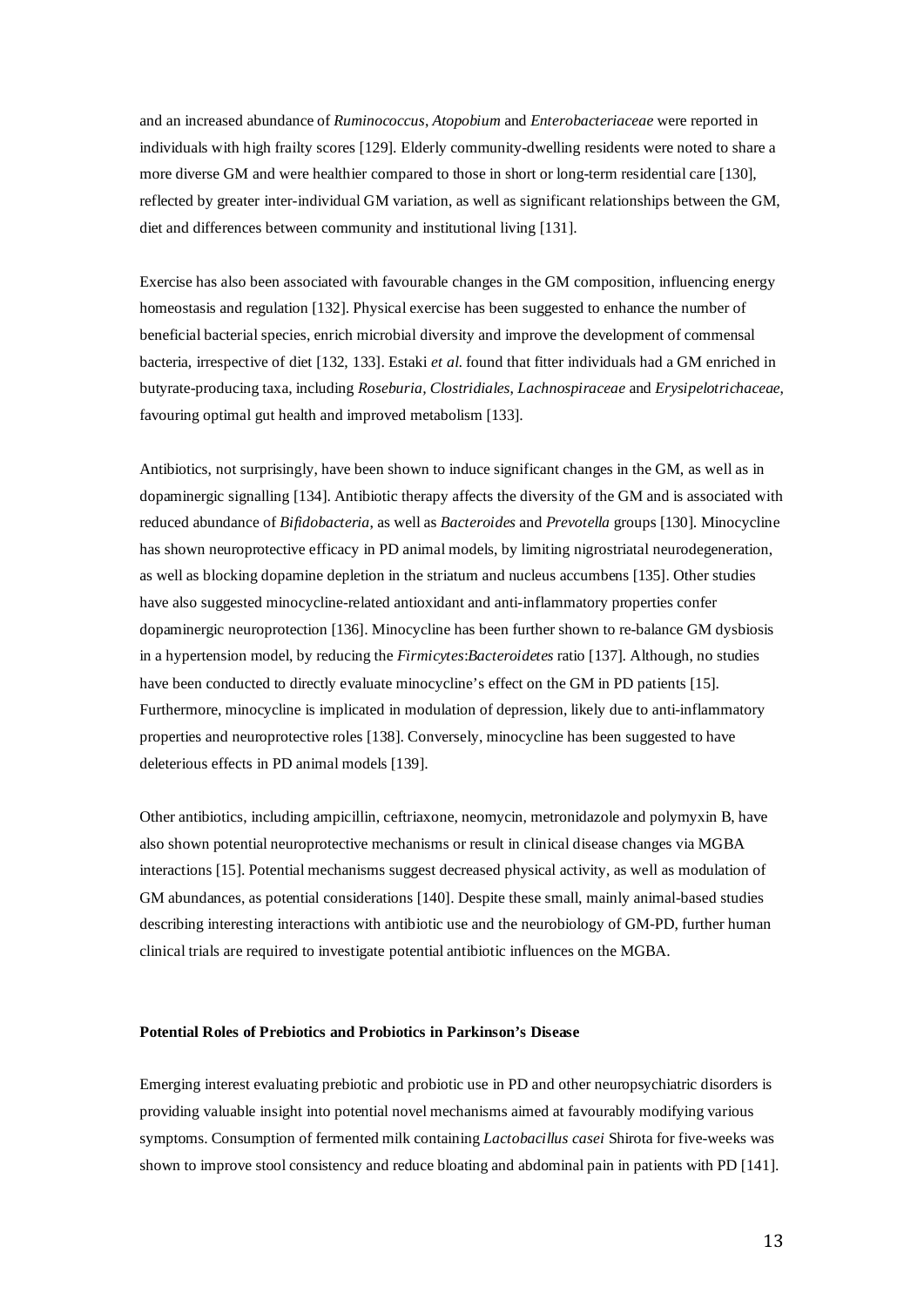A more recent randomized controlled trial showed that intake of fermented milk containing probiotic strains and prebiotic fibre significantly increased the frequency of complete bowel movements in PD patients [142]. Probiotic studies have reported beneficial health effects by a variety of mechanisms, including enhancing intestinal epithelial integrity, protecting against barrier disruption, stimulating a healthy mucosal immune system and suppressing pathogenic bacterial growth [143].

Human studies are beginning to show that probiotics may be effective in reducing depression and anxiety-like symptoms [144], with those receiving probiotics having higher numbers of faecal gut microbial species and lowered levels of *Bacteroidaceae* compared to healthy controls [145]. Improving gastrointestinal function with probiotic supplementation may also potentially improve levodopa absorption [143], and reduce behavioural and cognitive deficits commonly observed in PD, such as anxiety, depression and memory problems [146]. Prebiotics, which include dietary soluble fibres, such as galactooligosaccharides or fructooligosaccharides, can stimulate the growth of intrinsic commensal microbiota and have also been keenly studied for their effects on mood [147]. Recent prebiotic studies have shown promising anxiety-modifying effects after consumption of certain dietary soluble fibres [148] and fermented foods [149], suggesting anxiolytic efficacy. Therefore, probiotic use and specific dietary modifications may provide useful treatment modalities for patients with PD, aiming to favourably modify the GM composition, by reducing ENS inflammation and α–Syn aggregation, whilst improving gastrointestinal function.

### **Controversies and Future Directions**

Faecal microbiota transplantation (FMT) was described some 2000 years ago in China, in the treatment of human gastrointestinal disease [150]. FMT has been increasingly used in the treatment of resistant *Clostridium difficile* infection with excellent efficacy and safety [151, 152] and was more recently trialled in non-PD patients, with marked improvement of constipation [153]. However, little is known regarding its utility in PD, with only anecdotal reports of benefit [154]. Evolving interest exploring FMT in PD suggests a possible slowing of disease progression, coupled with potential change in diet and medication requirement, whilst repopulating the gastrointestinal tract with favourable microbiota [155]. Prospective longitudinal controlled trials are needed to validate the safety and efficacy potential of FMT for PD recipients. It is important to note however, that neither pre/probiotics nor FMT appear to influence the core PD symptoms but, at best, may alter associated disease features such as anxiety, depression and, of course, constipation.

Further, the scope of gut dysbiosis in PD may be rather more complex and also reflect important changes in the gut virome, particularly inferred by bacteriophage viruses. A recent study by Tetz *et al*., identified an increased abundance of lactococcus bacteriophage in PD, impacting abundances of lactic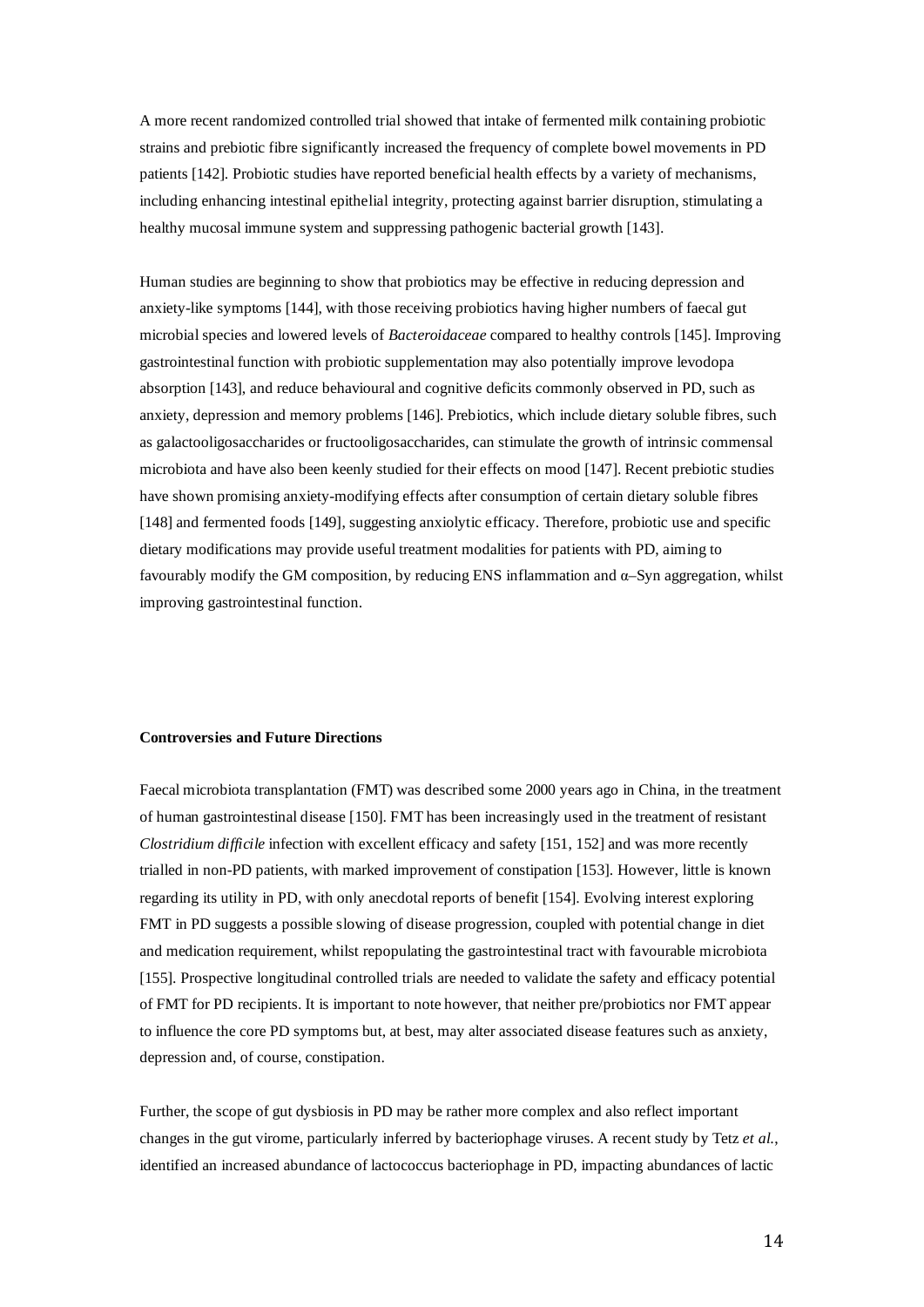acid bacteria, known to produce dopamine and regulate intestinal permeability [156]. Ultimately, the GM may be utilised as an early and minimally invasive PD biomarker, something urgently needed to provide prodromal or preclinical diagnosis of PD. The most compelling results from across the PD-GM studies identify increased abundances of *Lactobacillaceae* (family), *Lactobacillus* (genus)*, Verrucomicrobiaceae* (family), *Akkermansia* (genus) and reduced *Prevotellaceae* (family), *Prevotella*  (genus), *Lachnospiraceae* (family), *Blautia*, *Roseburia*, *Dorea* and *Faecalibacterium* (genus) in PD patients [12, 13, 69, 70, 72, 75, 76, 87-93]. These findings suggest significant biological variations that need to be further explored by a meta-analysis evaluating the influence of confounders, such as geography and dietary variations, and whether a distinct and consistent GM pattern exists in PD. Furthermore, lowered *Prevotella* abundance is not entirely specific to PD, as other conditions including type I diabetes [157], colon cancer [158] and autism [159], also share reduced *Prevotella* abundances. Perhaps inversely, the elevated faecal abundance of *Prevotella* seen in several studies could be utilised as a useful biomarker to exclude PD. Interestingly, the canonical signature of GM dysbiosis, reflected by typically increased abundances of *Proteobacteria* bacteria [160], was not clearly shown across PD-GM studies. Instead, increased abundances of *Akkermansia* were noted, requiring further evaluation by meta-analysis.

With expanding interest in the GM and neurodegenerative disorders, next-generation sequencing and high-throughput taxonomic classification will be an important approach to identify patterns of differing GM abundances. If coupled with faecal metabolic profiling, the combination of approaches may better identify useful biomarkers. By identifying disease discriminant biomarkers, faecal microbiota screening in the community may one day be utilised to identify individuals at-risk of neurological dysfunction, as well as those with prodromal PD. It would be ideal for these clinical efforts to be complemented by well-designed pre-clinical models aiming to understand the causal link between GM and PD. This could lead to the development of novel therapeutic approaches aimed at interfering with  $\alpha$ –Syn aggregation and clearance [161-163].

#### **Conclusion**

Across the most recent GM studies in PD, changes in bacterial taxa have been repeatedly shown in association with disease, endorsing a plausible biological link between the GM and PD [164]. With increasing acceptance, it appears that these GM changes are implicated and contribute to PD pathology, rather than a mere consequence of PD-related gut dysfunction. The MGBA interactions are complex and require ongoing study, although evidence suggests that gut mucosal integrity and permeability, SCFA metabolism, oxidative stress and inflammation are cardinal to the process [85]. Ultimately, these mechanisms support  $\alpha$ –Syn aggregation within the ENS and subsequent caudorostral cell-to-cell  $\alpha$ –Syn transfer, leading to advancing nigrostriatal dopaminergic network failure, with subsequent overt manifestation of disease. An improved understanding of the specific attributes and characteristics of the GM community structures in PD, could lead to more targeted antimicrobial therapies and dietary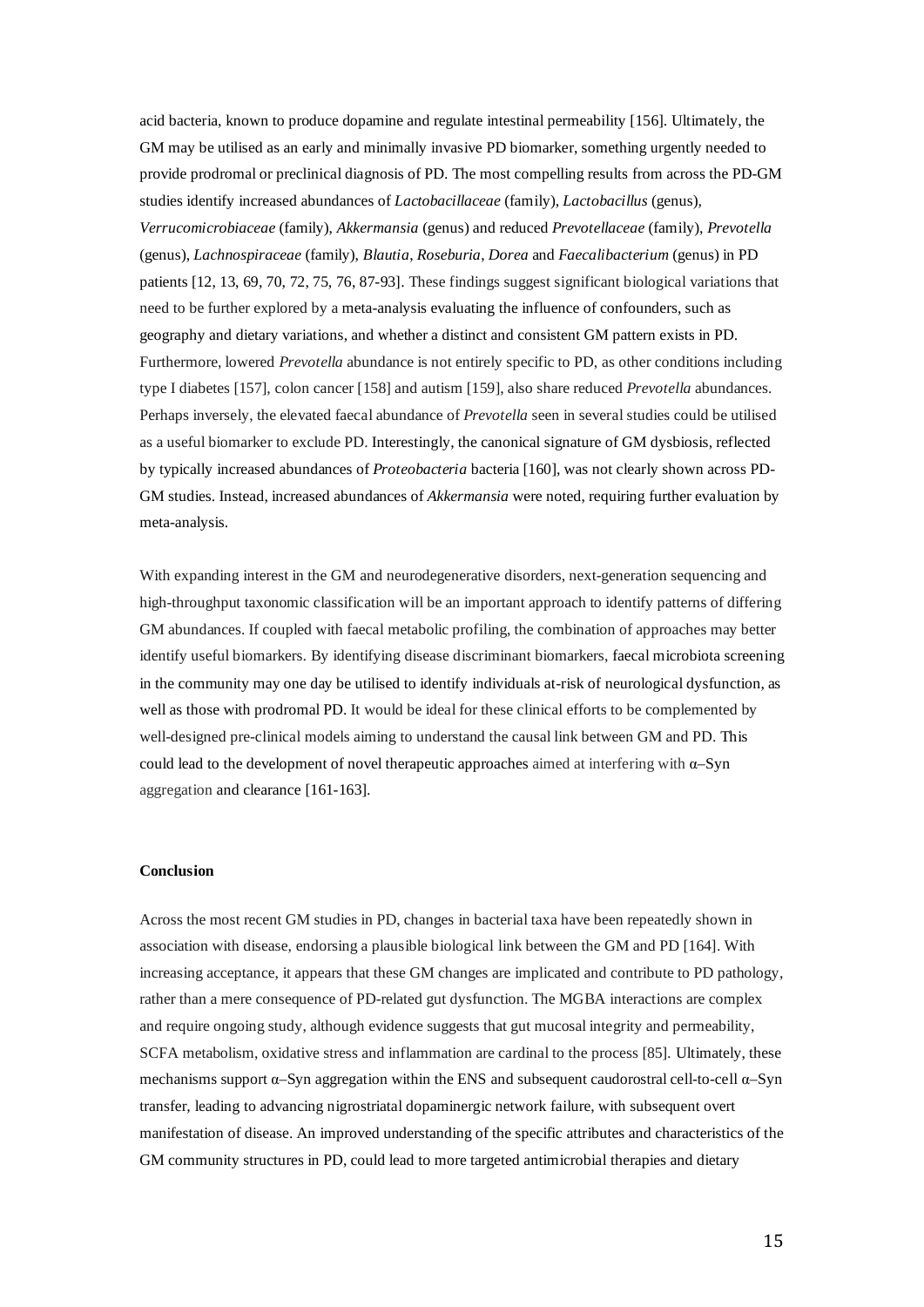interventions aimed at modulating the GM. However, the frontier is rapidly shifting and future research needs to challenge these observations by exploring such mechanisms that modulate the GM in PD, as a viable therapeutic strategy to slow or arrest the spread of disease. If such means are found, it could unravel a new wave of therapies that target the disease pathophysiology rather than just addressing symptomatic relief, providing a new direction in PD treatment that is urgently needed.

# **Author Contributions:**

ML performed the literature review, drafted and critically reviewed the manuscript. AT, RD and CS drafted and critically reviewed the manuscript. SL and AH reviewed the manuscript.

# **Conflict of Interest:**

Not industry sponsored. No sources of support. No statistical analysis performed. All authors report no relevant disclosures.

#### **Figures:**

#### **Figure 1:** The Microbiota-Gut-Brian-Axis

Likely implicated pathways in the pathogenesis of Parkinson's disease. The microbiota-gut-brain-axis provides a bidirectional communication between a dysbiotic gastrointestinal microbial population, characterised by increased inflammophiles and the central nervous system, via projections of the vagal nerve, as well as autonomic and enteric fibres. Abnormal changes in microbial metabolites, namely SCFAs, as well as the activation of innate immunity via pro-inflammatory cytokines propagate local inflammation, oxidative stress and increased mucosal permeability, facilitating leakage of bacterial products into the systemic circulation. These processes lead to abnormal enteric nervous system α– synuclein deposition and subsequent prion-like spread to the central nervous system, supported by ongoing activated microglial activity and systemic immune responses.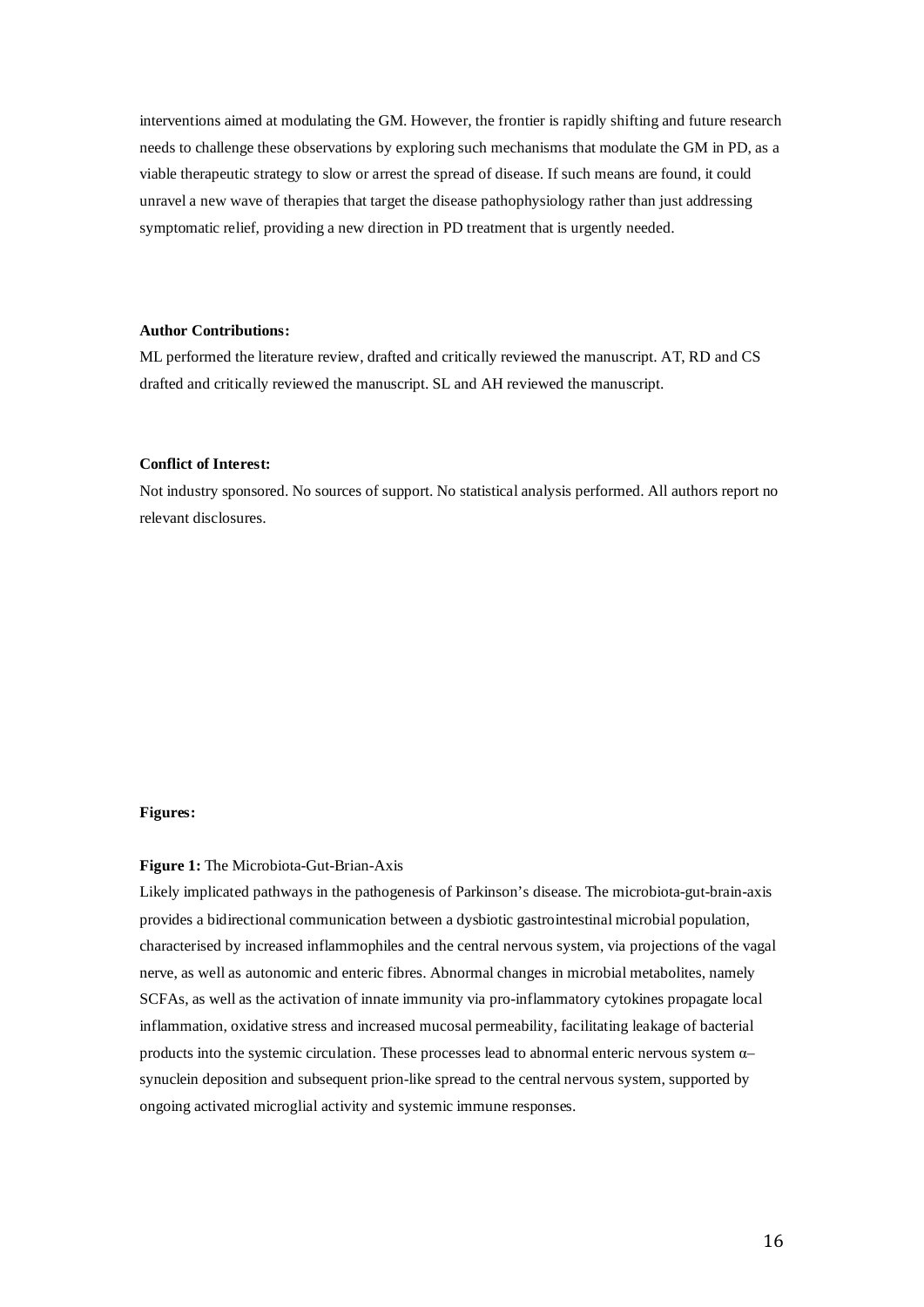**Table 1:** Summary of Studies Evaluating the Gut Microbiota in Parkinson's Disease

**Table 2:** Clinical Correlations of Gut Microbiome Changes in Parkinson's Disease

# **References:**

- 1. Pringsheim T, Jette N, Frolkis A, Steeves TD. The prevalence of Parkinson's disease: a systematic review and meta-analysis. Movement disorders : official journal of the Movement Disorder Society. 2014;29(13):1583-90.
- 2. Lubomski M, Rushworth RL, Tisch S. Hospitalisation and comorbidities in Parkinson's disease: a large Australian retrospective study. Journal of neurology, neurosurgery, and psychiatry. 2015;86(3):324-30.
- 3. Lim SY, Tan AH, Fox SH, Evans AH, Low SC. Integrating Patient Concerns into Parkinson's Disease Management. Current neurology and neuroscience reports. 2017;17(1):3.
- 4. Rietdijk CD, Perez-Pardo P, Garssen J, van Wezel RJ, Kraneveld AD. Exploring Braak's Hypothesis of Parkinson's Disease. Frontiers in neurology. 2017;8:37.
- 5. Samii A, Nutt JG, Ransom BR. Parkinson's disease. Lancet. 2004;363(9423):1783-93.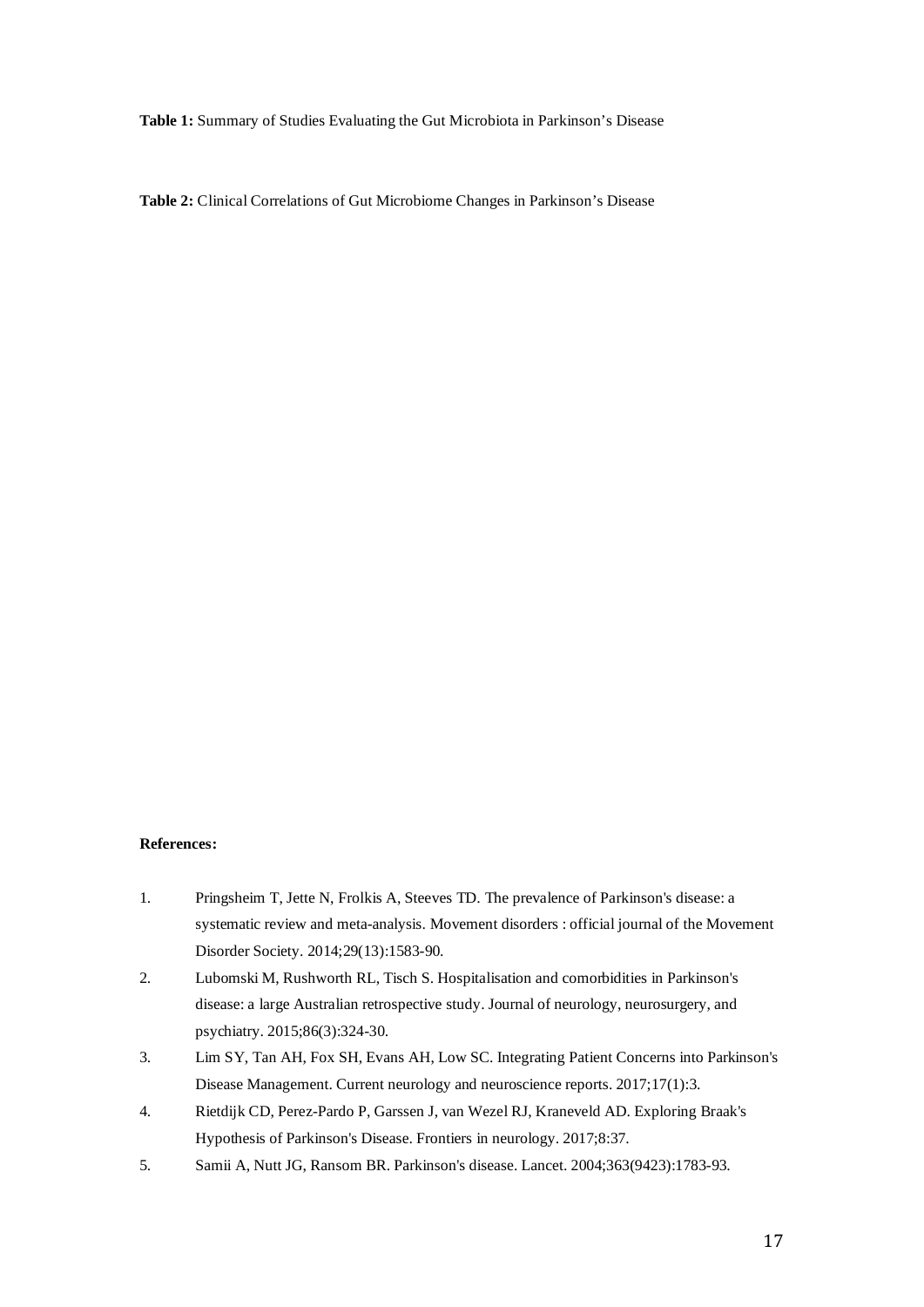- 6. Goldman JG, Postuma R. Premotor and nonmotor features of Parkinson's disease. Current opinion in neurology. 2014;27(4):434-41.
- 7. Postuma RB, Aarsland D, Barone P, Burn DJ, Hawkes CH, Oertel W, et al. Identifying prodromal Parkinson's disease: pre-motor disorders in Parkinson's disease. Movement disorders : official journal of the Movement Disorder Society. 2012;27(5):617-26.
- 8. Tremlett H, Bauer KC, Appel-Cresswell S, Finlay BB, Waubant E. The gut microbiome in human neurological disease: A review. Annals of neurology. 2017;81(3):369-82.
- 9. Nicholson JK, Holmes E, Kinross J, Burcelin R, Gibson G, Jia W, et al. Host-gut microbiota metabolic interactions. Science. 2012;336(6086):1262-7.
- 10. Lyte M. Microbial endocrinology: Host-microbiota neuroendocrine interactions influencing brain and behavior. Gut microbes. 2014;5(3):381-9.
- 11. Mukherjee A, Biswas A, Das SK. Gut dysfunction in Parkinson's disease. World journal of gastroenterology. 2016;22(25):5742-52.
- 12. Scheperjans F, Aho V, Pereira PA, Koskinen K, Paulin L, Pekkonen E, et al. Gut microbiota are related to Parkinson's disease and clinical phenotype. Movement disorders : official journal of the Movement Disorder Society. 2015;30(3):350-8.
- 13. Minato T, Maeda T, Fujisawa Y, Tsuji H, Nomoto K, Ohno K, et al. Progression of Parkinson's disease is associated with gut dysbiosis: Two-year follow-up study. PloS one. 2017;12(11):e0187307.
- 14. Nair AT, Ramachandran V, Joghee NM, Antony S, Ramalingam G. Gut Microbiota Dysfunction as Reliable Non-invasive Early Diagnostic Biomarkers in the Pathophysiology of Parkinson's Disease: A Critical Review. Journal of neurogastroenterology and motility. 2018;24(1):30-42.
- 15. Parashar A, Udayabanu M. Gut microbiota: Implications in Parkinson's disease. Parkinsonism & related disorders. 2017;38:1-7.
- 16. Zhu B, Wang X, Li L. Human gut microbiome: the second genome of human body. Protein & cell. 2010;1(8):718-25.
- 17. Gomez de Aguero M, Ganal-Vonarburg SC, Fuhrer T, Rupp S, Uchimura Y, Li H, et al. The maternal microbiota drives early postnatal innate immune development. Science. 2016;351(6279):1296-302.
- 18. Zuker CS. Food for the brain. Cell. 2015;161(1):9-11.
- 19. Sommer F, Backhed F. The gut microbiota--masters of host development and physiology. Nature reviews Microbiology. 2013;11(4):227-38.
- 20. Costello EK, Stagaman K, Dethlefsen L, Bohannan BJ, Relman DA. The application of ecological theory toward an understanding of the human microbiome. Science. 2012;336(6086):1255-62.
- 21. Lozupone CA, Stombaugh JI, Gordon JI, Jansson JK, Knight R. Diversity, stability and resilience of the human gut microbiota. Nature. 2012;489(7415):220-30.
- 22. David LA, Maurice CF, Carmody RN, Gootenberg DB, Button JE, Wolfe BE, et al. Diet rapidly and reproducibly alters the human gut microbiome. Nature. 2014;505(7484):559-63.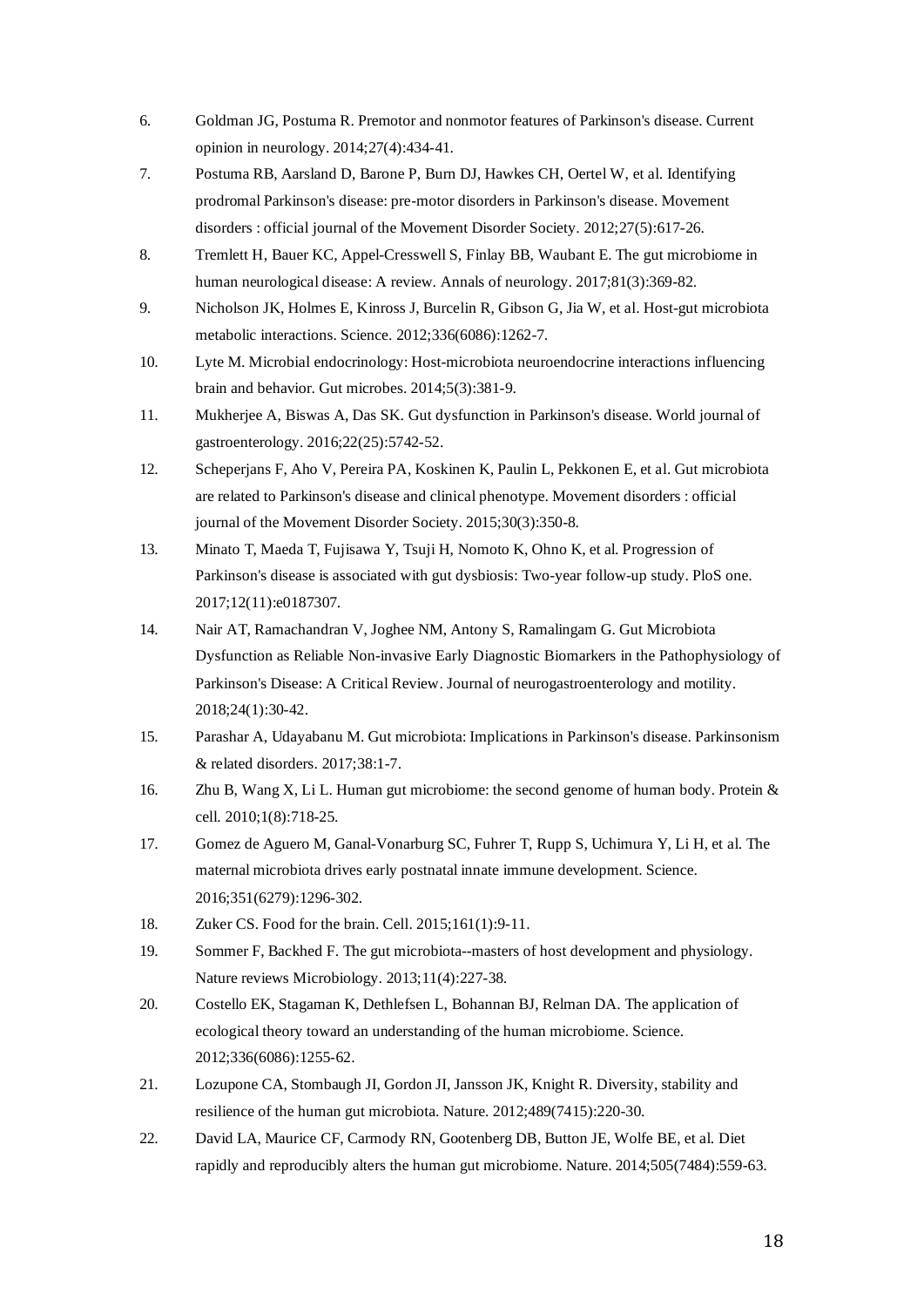- 23. Cryan JF, O'Mahony SM. The microbiome-gut-brain axis: from bowel to behavior. Neurogastroenterology and motility : the official journal of the European Gastrointestinal Motility Society. 2011;23(3):187-92.
- 24. Bercik P. The microbiota-gut-brain axis: learning from intestinal bacteria? Gut. 2011;60(3):288-9.
- 25. Grenham S, Clarke G, Cryan JF, Dinan TG. Brain-gut-microbe communication in health and disease. Frontiers in physiology. 2011;2:94.
- 26. Dinan TG, Cryan JF. The impact of gut microbiota on brain and behaviour: implications for psychiatry. Current opinion in clinical nutrition and metabolic care. 2015;18(6):552-8.
- 27. Cryan JF, Dinan TG. Mind-altering microorganisms: the impact of the gut microbiota on brain and behaviour. Nature reviews Neuroscience. 2012;13(10):701-12.
- 28. Hsiao EY, McBride SW, Hsien S, Sharon G, Hyde ER, McCue T, et al. Microbiota modulate behavioral and physiological abnormalities associated with neurodevelopmental disorders. Cell. 2013;155(7):1451-63.
- 29. Braak H, de Vos RA, Bohl J, Del Tredici K. Gastric alpha-synuclein immunoreactive inclusions in Meissner's and Auerbach's plexuses in cases staged for Parkinson's diseaserelated brain pathology. Neuroscience letters. 2006;396(1):67-72.
- 30. Scheperjans F, Pekkonen E, Kaakkola S, Auvinen P. Linking Smoking, Coffee, Urate, and Parkinson's Disease - A Role for Gut Microbiota? Journal of Parkinson's disease. 2015;5(2):255-62.
- 31. Galland L. The gut microbiome and the brain. Journal of medicinal food. 2014;17(12):1261- 72.
- 32. Mulak A, Bonaz B. Brain-gut-microbiota axis in Parkinson's disease. World journal of gastroenterology. 2015;21(37):10609-20.
- 33. Asano Y, Hiramoto T, Nishino R, Aiba Y, Kimura T, Yoshihara K, et al. Critical role of gut microbiota in the production of biologically active, free catecholamines in the gut lumen of mice. American journal of physiology Gastrointestinal and liver physiology. 2012;303(11):G1288-95.
- 34. Valles-Colomer M, Falony G, Darzi Y, Tigchelaar EF, Wang J, Tito RY, et al. The neuroactive potential of the human gut microbiota in quality of life and depression. Nature microbiology. 2019.
- 35. Mittal R, Debs LH, Patel AP, Nguyen D, Patel K, O'Connor G, et al. Neurotransmitters: The Critical Modulators Regulating Gut-Brain Axis. Journal of cellular physiology. 2017;232(9):2359-72.
- 36. Eisenhofer G, Aneman A, Friberg P, Hooper D, Fandriks L, Lonroth H, et al. Substantial production of dopamine in the human gastrointestinal tract. The Journal of clinical endocrinology and metabolism. 1997;82(11):3864-71.
- 37. Rhee SH, Pothoulakis C, Mayer EA. Principles and clinical implications of the brain-gutenteric microbiota axis. Nature reviews Gastroenterology & hepatology. 2009;6(5):306-14.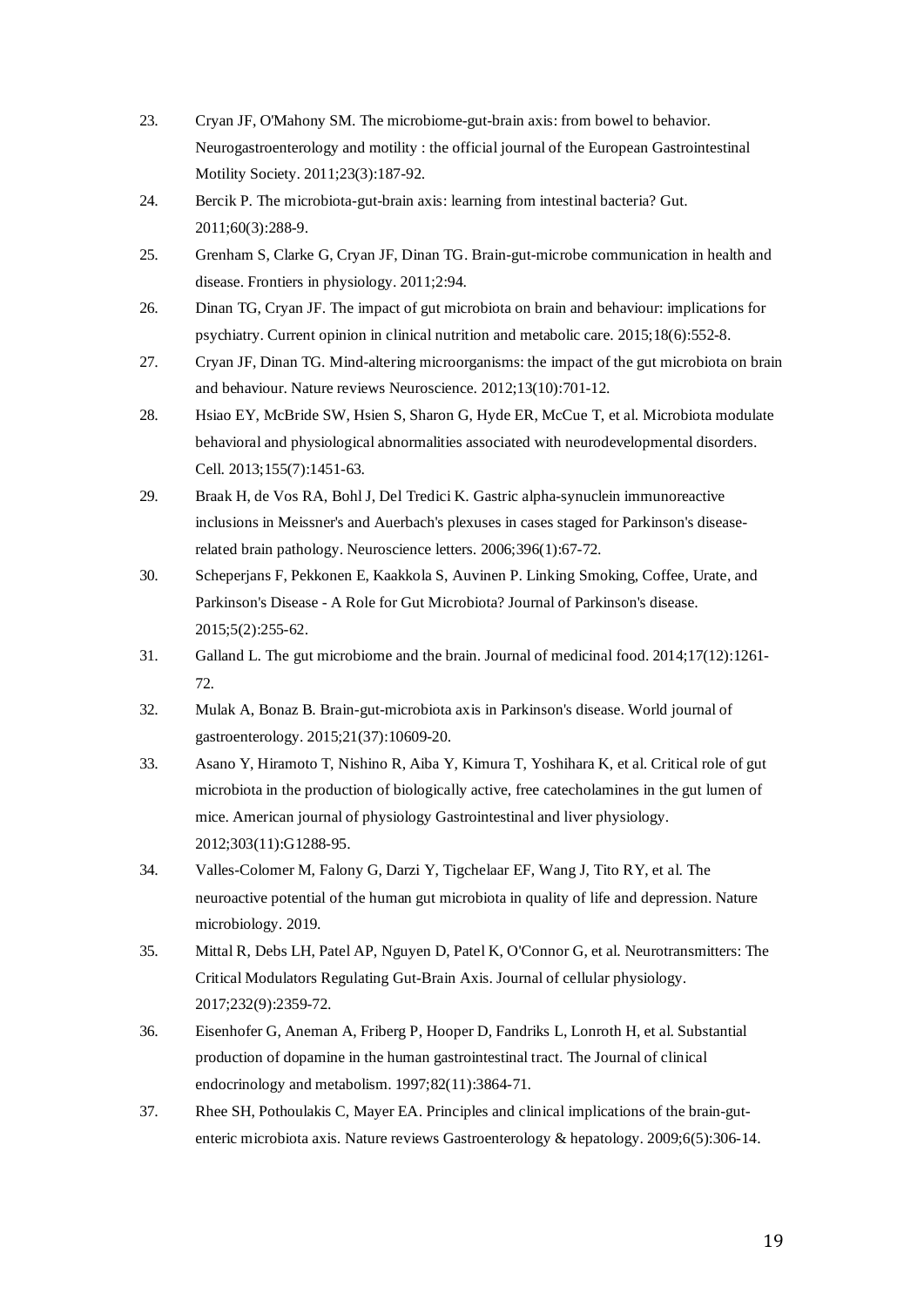- 38. Perez-Pardo P, Hartog M, Garssen J, Kraneveld AD. Microbes Tickling Your Tummy: the Importance of the Gut-Brain Axis in Parkinson's Disease. Current behavioral neuroscience reports. 2017;4(4):361-8.
- 39. Abbott RD, Petrovitch H, White LR, Masaki KH, Tanner CM, Curb JD, et al. Frequency of bowel movements and the future risk of Parkinson's disease. Neurology. 2001;57(3):456-62.
- 40. Savica R, Carlin JM, Grossardt BR, Bower JH, Ahlskog JE, Maraganore DM, et al. Medical records documentation of constipation preceding Parkinson disease: A case-control study. Neurology. 2009;73(21):1752-8.
- 41. Cersosimo MG, Benarroch EE. Pathological correlates of gastrointestinal dysfunction in Parkinson's disease. Neurobiology of disease. 2012;46(3):559-64.
- 42. Lebouvier T, Neunlist M, Bruley des Varannes S, Coron E, Drouard A, N'Guyen JM, et al. Colonic biopsies to assess the neuropathology of Parkinson's disease and its relationship with symptoms. PloS one. 2010;5(9):e12728.
- 43. Braak H, Rub U, Gai WP, Del Tredici K. Idiopathic Parkinson's disease: possible routes by which vulnerable neuronal types may be subject to neuroinvasion by an unknown pathogen. Journal of neural transmission. 2003;110(5):517-36.
- 44. Adler CH, Beach TG. Neuropathological basis of nonmotor manifestations of Parkinson's disease. Movement disorders : official journal of the Movement Disorder Society. 2016;31(8):1114-9.
- 45. Lionnet A, Leclair-Visonneau L, Neunlist M, Murayama S, Takao M, Adler CH, et al. Does Parkinson's disease start in the gut? Acta neuropathologica. 2018;135(1):1-12.
- 46. Goedert M, Masuda-Suzukake M, Falcon B. Like prions: the propagation of aggregated tau and alpha-synuclein in neurodegeneration. Brain : a journal of neurology. 2017;140(2):266-78.
- 47. Recasens A, Ulusoy A, Kahle PJ, Di Monte DA, Dehay B. In vivo models of alpha-synuclein transmission and propagation. Cell and tissue research. 2018;373(1):183-93.
- 48. Svensson E, Horvath-Puho E, Thomsen RW, Djurhuus JC, Pedersen L, Borghammer P, et al. Vagotomy and subsequent risk of Parkinson's disease. Annals of neurology. 2015;78(4):522-9.
- 49. Liu B, Fang F, Pedersen NL, Tillander A, Ludvigsson JF, Ekbom A, et al. Vagotomy and Parkinson disease: A Swedish register-based matched-cohort study. Neurology. 2017;88(21):1996-2002.
- 50. Tysnes OB, Kenborg L, Herlofson K, Steding-Jessen M, Horn A, Olsen JH, et al. Does vagotomy reduce the risk of Parkinson's disease? Annals of neurology. 2015;78(6):1011-2.
- 51. Pan-Montojo F, Schwarz M, Winkler C, Arnhold M, O'Sullivan GA, Pal A, et al. Environmental toxins trigger PD-like progression via increased alpha-synuclein release from enteric neurons in mice. Scientific reports. 2012;2:898.
- 52. Killinger BA, Madaj Z, Sikora JW, Rey N, Haas AJ, Vepa Y, et al. The vermiform appendix impacts the risk of developing Parkinson's disease. Science translational medicine. 2018;10(465).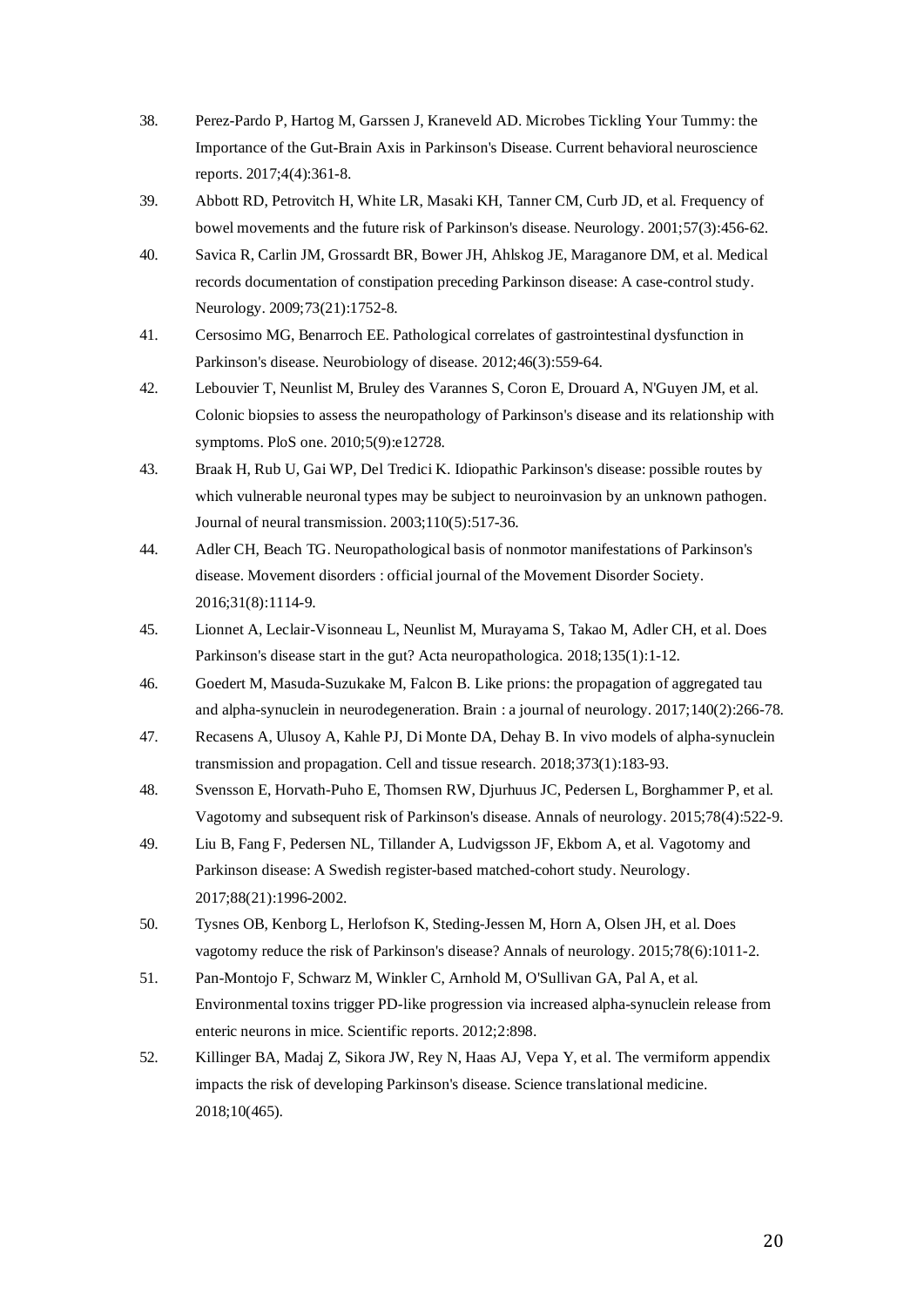- 53. Visanji NP, Marras C, Kern DS, Al Dakheel A, Gao A, Liu LW, et al. Colonic mucosal asynuclein lacks specificity as a biomarker for Parkinson disease. Neurology. 2015;84(6):609- 16.
- 54. Ruffmann C, Parkkinen L. Gut Feelings About alpha-Synuclein in Gastrointestinal Biopsies: Biomarker in the Making? Movement disorders : official journal of the Movement Disorder Society. 2016;31(2):193-202.
- 55. Clairembault T, Leclair-Visonneau L, Coron E, Bourreille A, Le Dily S, Vavasseur F, et al. Structural alterations of the intestinal epithelial barrier in Parkinson's disease. Acta neuropathologica communications. 2015;3:12.
- 56. Ha CW, Lam YY, Holmes AJ. Mechanistic links between gut microbial community dynamics, microbial functions and metabolic health. World journal of gastroenterology. 2014;20(44):16498-517.
- 57. Levy M, Kolodziejczyk AA, Thaiss CA, Elinav E. Dysbiosis and the immune system. Nature reviews Immunology. 2017;17(4):219-32.
- 58. Carabotti M, Scirocco A, Maselli MA, Severi C. The gut-brain axis: interactions between enteric microbiota, central and enteric nervous systems. Annals of gastroenterology. 2015;28(2):203-9.
- 59. Houser MC, Tansey MG. The gut-brain axis: is intestinal inflammation a silent driver of Parkinson's disease pathogenesis? NPJ Parkinson's disease. 2017;3:3.
- 60. Devos D, Lebouvier T, Lardeux B, Biraud M, Rouaud T, Pouclet H, et al. Colonic inflammation in Parkinson's disease. Neurobiology of disease. 2013;50:42-8.
- 61. Houser MC, Chang J, Factor SA, Molho ES, Zabetian CP, Hill-Burns EM, et al. Stool Immune Profiles Evince Gastrointestinal Inflammation in Parkinson's Disease. Movement disorders : official journal of the Movement Disorder Society. 2018;33(5):793-804.
- 62. Forsyth CB, Shannon KM, Kordower JH, Voigt RM, Shaikh M, Jaglin JA, et al. Increased intestinal permeability correlates with sigmoid mucosa alpha-synuclein staining and endotoxin exposure markers in early Parkinson's disease. PloS one. 2011;6(12):e28032.
- 63. Salat-Foix D, Tran K, Ranawaya R, Meddings J, Suchowersky O. Increased intestinal permeability and Parkinson disease patients: chicken or egg? The Canadian journal of neurological sciences Le journal canadien des sciences neurologiques. 2012;39(2):185-8.
- 64. Davies KN, King D, Billington D, Barrett JA. Intestinal permeability and orocaecal transit time in elderly patients with Parkinson's disease. Postgraduate medical journal. 1996;72(845):164-7.
- 65. Kelly LP, Carvey PM, Keshavarzian A, Shannon KM, Shaikh M, Bakay RA, et al. Progression of intestinal permeability changes and alpha-synuclein expression in a mouse model of Parkinson's disease. Movement disorders : official journal of the Movement Disorder Society. 2014:29(8):999-1009.
- 66. Villumsen M, Aznar S, Pakkenberg B, Jess T, Brudek T. Inflammatory bowel disease increases the risk of Parkinson's disease: a Danish nationwide cohort study 1977-2014. Gut. 2019;68(1):18-24.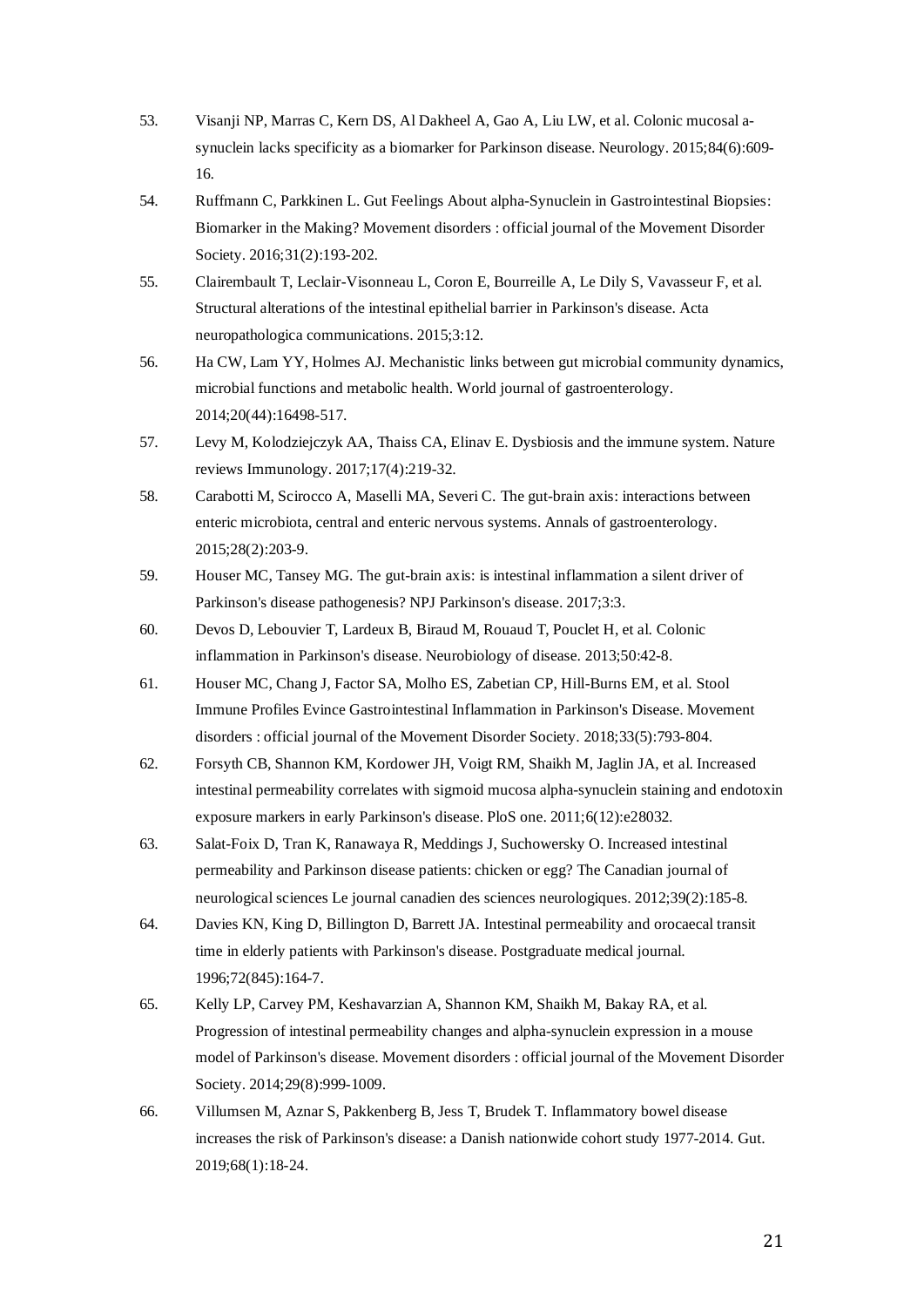- 67. Weimers P, Halfvarson J, Sachs MC, Saunders-Pullman R, Ludvigsson JF, Peter I, et al. Inflammatory Bowel Disease and Parkinson's Disease: A Nationwide Swedish Cohort Study. Inflammatory bowel diseases. 2019;25(1):111-23.
- 68. Lin JC, Lin CS, Hsu CW, Lin CL, Kao CH. Association Between Parkinson's Disease and Inflammatory Bowel Disease: a Nationwide Taiwanese Retrospective Cohort Study. Inflammatory bowel diseases. 2016;22(5):1049-55.
- 69. Keshavarzian A, Green SJ, Engen PA, Voigt RM, Naqib A, Forsyth CB, et al. Colonic bacterial composition in Parkinson's disease. Movement disorders : official journal of the Movement Disorder Society. 2015;30(10):1351-60.
- 70. Hasegawa S, Goto S, Tsuji H, Okuno T, Asahara T, Nomoto K, et al. Intestinal Dysbiosis and Lowered Serum Lipopolysaccharide-Binding Protein in Parkinson's Disease. PloS one. 2015;10(11):e0142164.
- 71. Perez-Pardo P, Dodiya HB, Engen PA, Forsyth CB, Huschens AM, Shaikh M, et al. Role of TLR4 in the gut-brain axis in Parkinson's disease: a translational study from men to mice. Gut. 2018.
- 72. Unger MM, Spiegel J, Dillmann KU, Grundmann D, Philippeit H, Burmann J, et al. Short chain fatty acids and gut microbiota differ between patients with Parkinson's disease and agematched controls. Parkinsonism & related disorders. 2016;32:66-72.
- 73. Zoetendal EG, de Vos WM. Effect of diet on the intestinal microbiota and its activity. Current opinion in gastroenterology. 2014;30(2):189-95.
- 74. Peng L, Li ZR, Green RS, Holzman IR, Lin J. Butyrate enhances the intestinal barrier by facilitating tight junction assembly via activation of AMP-activated protein kinase in Caco-2 cell monolayers. The Journal of nutrition. 2009;139(9):1619-25.
- 75. Hill-Burns EM, Debelius JW, Morton JT, Wissemann WT, Lewis MR, Wallen ZD, et al. Parkinson's disease and Parkinson's disease medications have distinct signatures of the gut microbiome. Movement disorders : official journal of the Movement Disorder Society. 2017;32(5):739-49.
- 76. Barichella M, Severgnini M, Cilia R, Cassani E, Bolliri C, Caronni S, et al. Unraveling gut microbiota in Parkinson's disease and atypical parkinsonism. Movement disorders : official journal of the Movement Disorder Society. 2018.
- 77. Sampson TR, Debelius JW, Thron T, Janssen S, Shastri GG, Ilhan ZE, et al. Gut Microbiota Regulate Motor Deficits and Neuroinflammation in a Model of Parkinson's Disease. Cell. 2016;167(6):1469-80 e12.
- 78. Mulak A. A controversy on the role of short-chain fatty acids in the pathogenesis of Parkinson's disease. Movement disorders : official journal of the Movement Disorder Society. 2018;33(3):398-401.
- 79. Tan AH, Mahadeva S, Marras C, Thalha AM, Kiew CK, Yeat CM, et al. Helicobacter pylori infection is associated with worse severity of Parkinson's disease. Parkinsonism & related disorders. 2015;21(3):221-5.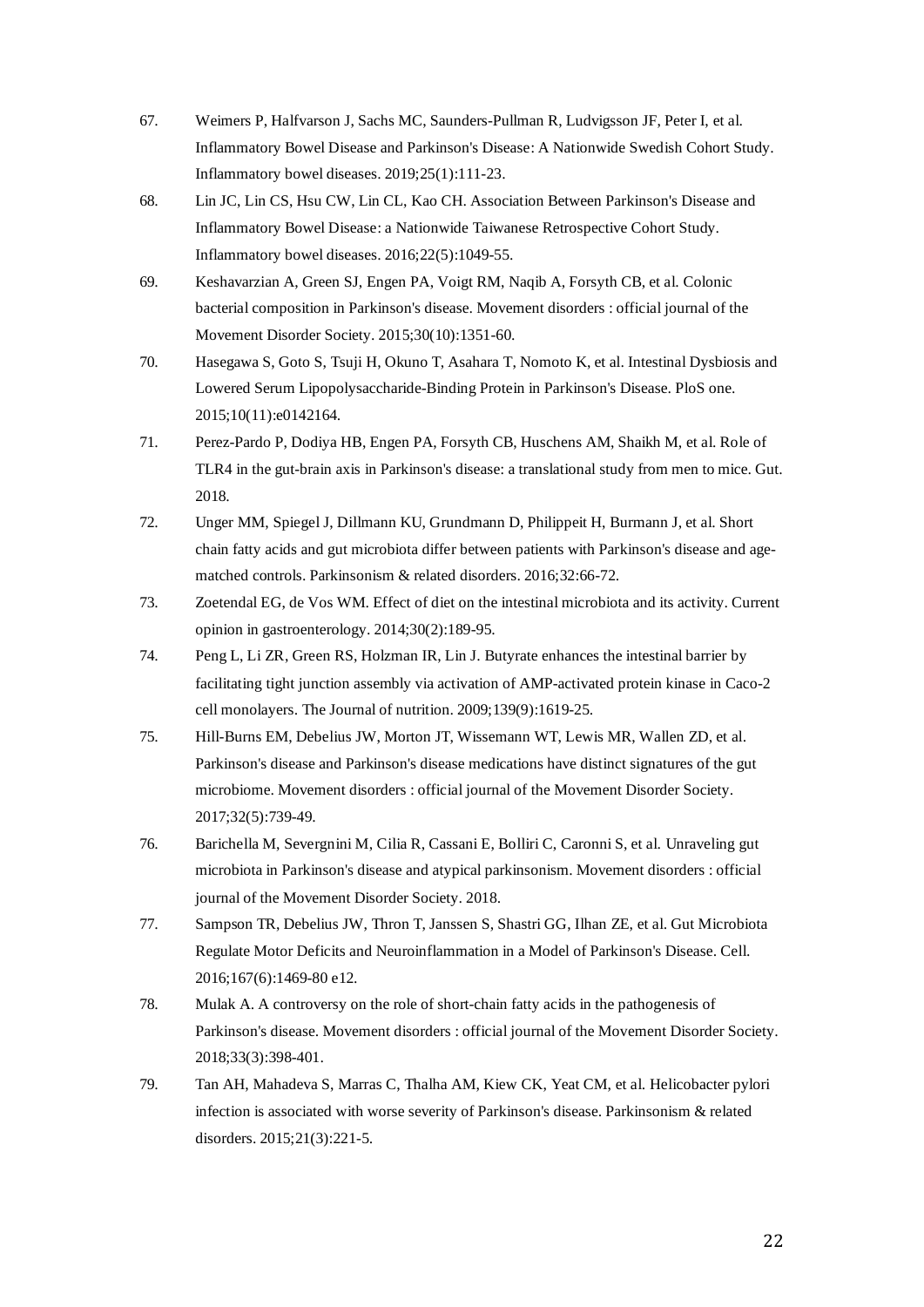- 80. Pierantozzi M, Pietroiusti A, Sancesario G, Lunardi G, Fedele E, Giacomini P, et al. Reduced L-dopa absorption and increased clinical fluctuations in Helicobacter pylori-infected Parkinson's disease patients. Neurological sciences : official journal of the Italian Neurological Society and of the Italian Society of Clinical Neurophysiology. 2001;22(1):89-91.
- 81. Rees K, Stowe R, Patel S, Ives N, Breen K, Clarke CE, et al. Helicobacter pylori eradication for Parkinson's disease. The Cochrane database of systematic reviews. 2011(11):CD008453.
- 82. Gabrielli M, Bonazzi P, Scarpellini E, Bendia E, Lauritano EC, Fasano A, et al. Prevalence of small intestinal bacterial overgrowth in Parkinson's disease. Movement disorders : official journal of the Movement Disorder Society. 2011;26(5):889-92.
- 83. Tan AH, Mahadeva S, Thalha AM, Gibson PR, Kiew CK, Yeat CM, et al. Small intestinal bacterial overgrowth in Parkinson's disease. Parkinsonism & related disorders. 2014;20(5):535-40.
- 84. Fasano A, Bove F, Gabrielli M, Petracca M, Zocco MA, Ragazzoni E, et al. The role of small intestinal bacterial overgrowth in Parkinson's disease. Movement disorders : official journal of the Movement Disorder Society. 2013;28(9):1241-9.
- 85. Scheperjans F. The prodromal microbiome. Movement disorders : official journal of the Movement Disorder Society. 2018;33(1):5-7.
- 86. Mertsalmi TH, Aho VTE, Pereira PAB, Paulin L, Pekkonen E, Auvinen P, et al. More than constipation - bowel symptoms in Parkinson's disease and their connection to gut microbiota. European journal of neurology. 2017;24(11):1375-83.
- 87. Li W, Wu X, Hu X, Wang T, Liang S, Duan Y, et al. Structural changes of gut microbiota in Parkinson's disease and its correlation with clinical features. Science China Life sciences. 2017;60(11):1223-33.
- 88. Heintz-Buschart A, Pandey U, Wicke T, Sixel-Doring F, Janzen A, Sittig-Wiegand E, et al. The nasal and gut microbiome in Parkinson's disease and idiopathic rapid eye movement sleep behavior disorder. Movement disorders : official journal of the Movement Disorder Society. 2018;33(1):88-98.
- 89. Petrov VA, Saltykova IV, Zhukova IA, Alifirova VM, Zhukova NG, Dorofeeva YB, et al. Analysis of Gut Microbiota in Patients with Parkinson's Disease. Bulletin of experimental biology and medicine. 2017;162(6):734-7.
- 90. Qian Y, Yang X, Xu S, Wu C, Song Y, Qin N, et al. Alteration of the fecal microbiota in Chinese patients with Parkinson's disease. Brain, behavior, and immunity. 2018.
- 91. Bedarf JR, Hildebrand F, Coelho LP, Sunagawa S, Bahram M, Goeser F, et al. Functional implications of microbial and viral gut metagenome changes in early stage L-DOPA-naive Parkinson's disease patients. Genome medicine. 2017;9(1):39.
- 92. Hopfner F, Kunstner A, Muller SH, Kunzel S, Zeuner KE, Margraf NG, et al. Gut microbiota in Parkinson disease in a northern German cohort. Brain research. 2017;1667:41-5.
- 93. Lin A, Zheng W, He Y, Tang W, Wei X, He R, et al. Gut microbiota in patients with Parkinson's disease in southern China. Parkinsonism & related disorders. 2018;53:82-8.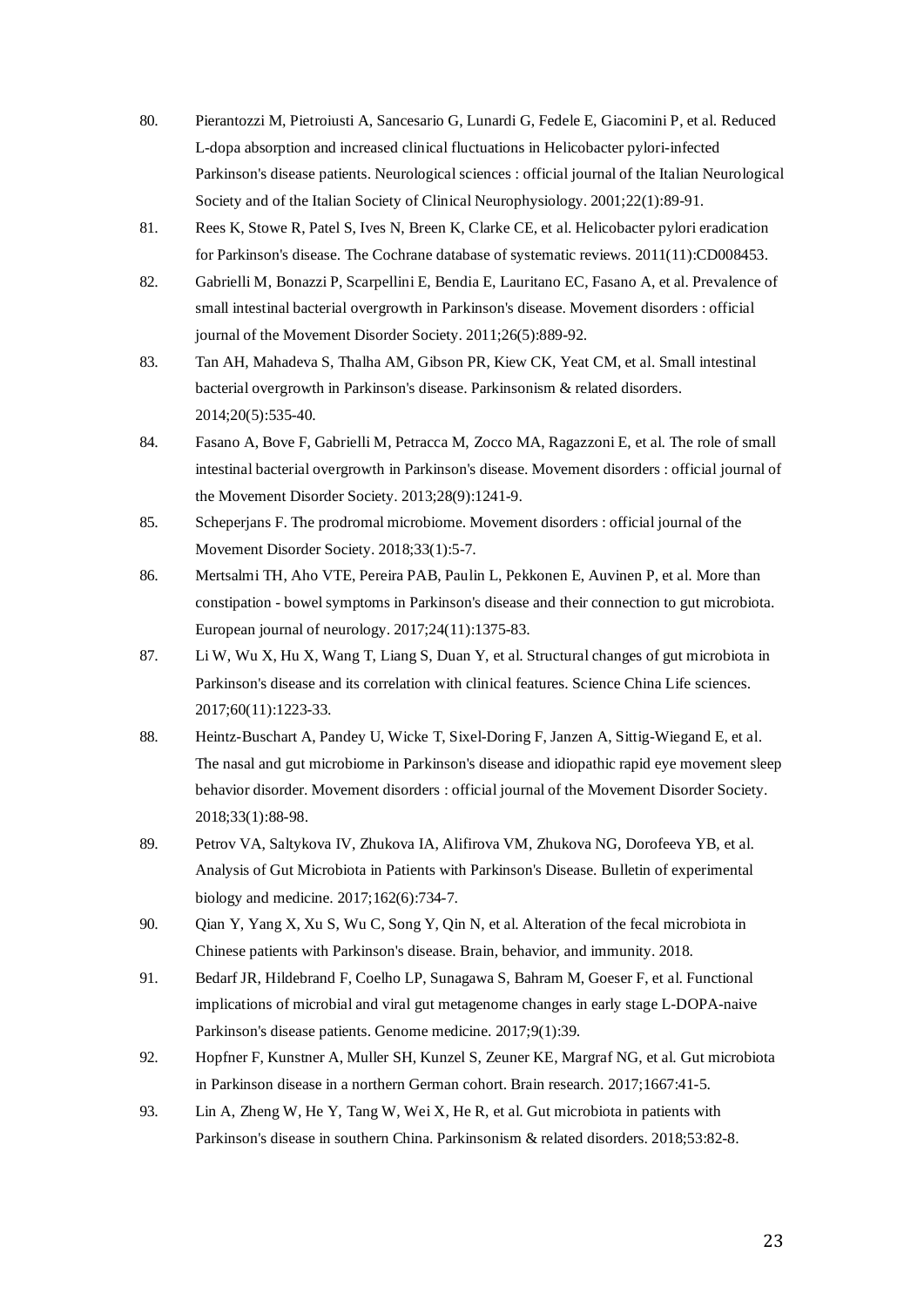- 94. Scheperjans F. Gut microbiota, 1013 new pieces in the Parkinson's disease puzzle. Current opinion in neurology. 2016;29(6):773-80.
- 95. Gerhardt S, Mohajeri MH. Changes of Colonic Bacterial Composition in Parkinson's Disease and Other Neurodegenerative Diseases. Nutrients. 2018;10(6).
- 96. Pal GD, Shaikh M, Forsyth CB, Ouyang B, Keshavarzian A, Shannon KM. Abnormal lipopolysaccharide binding protein as marker of gastrointestinal inflammation in Parkinson disease. Frontiers in neuroscience. 2015;9:306.
- 97. Engen PA, Dodiya HB, Naqib A, Forsyth CB, Green SJ, Voigt RM, et al. The Potential Role of Gut-Derived Inflammation in Multiple System Atrophy. Journal of Parkinson's disease. 2017;7(2):331-46.
- 98. Pereira PAB, Aho VTE, Paulin L, Pekkonen E, Auvinen P, Scheperjans F. Oral and nasal microbiota in Parkinson's disease. Parkinsonism & related disorders. 2017;38:61-7.
- 99. Berg D, Lang AE, Postuma RB, Maetzler W, Deuschl G, Gasser T, et al. Changing the research criteria for the diagnosis of Parkinson's disease: obstacles and opportunities. The Lancet Neurology. 2013;12(5):514-24.
- 100. Broen MP, Narayen NE, Kuijf ML, Dissanayaka NN, Leentjens AF. Prevalence of anxiety in Parkinson's disease: A systematic review and meta-analysis. Movement disorders : official journal of the Movement Disorder Society. 2016;31(8):1125-33.
- 101. Alifirova VM, Zhukova NG, Zhukova IA, Mironova YS, Petrov VA, Izhboldina OP, et al. Correlation Between Emotional-Affective Disorders and Gut Microbiota Composition in Patients with Parkinson's Disease. Vestnik Rossiiskoi akademii meditsinskikh nauk. 2016;71(6):427-35.
- 102. Dinan TG, Cryan JF. Gut Feelings on Parkinson's and Depression. Cerebrum : the Dana forum on brain science. 2017;2017.
- 103. Jiang H, Ling Z, Zhang Y, Mao H, Ma Z, Yin Y, et al. Altered fecal microbiota composition in patients with major depressive disorder. Brain, behavior, and immunity. 2015;48:186-94.
- 104. Klingelhoefer L, Reichmann H. The Gut and Nonmotor Symptoms in Parkinson's Disease. International review of neurobiology. 2017;134:787-809.
- 105. Khalif IL, Quigley EM, Konovitch EA, Maximova ID. Alterations in the colonic flora and intestinal permeability and evidence of immune activation in chronic constipation. Digestive and liver disease : official journal of the Italian Society of Gastroenterology and the Italian Association for the Study of the Liver. 2005;37(11):838-49.
- 106. Maier L, Pruteanu M, Kuhn M, Zeller G, Telzerow A, Anderson EE, et al. Extensive impact of non-antibiotic drugs on human gut bacteria. Nature. 2018;555(7698):623-8.
- 107. Shen C, Guo Y, Luo W, Lin C, Ding M. Serum urate and the risk of Parkinson's disease: results from a meta-analysis. The Canadian journal of neurological sciences Le journal canadien des sciences neurologiques. 2013;40(1):73-9.
- 108. Hernan MA, Takkouche B, Caamano-Isorna F, Gestal-Otero JJ. A meta-analysis of coffee drinking, cigarette smoking, and the risk of Parkinson's disease. Annals of neurology. 2002;52(3):276-84.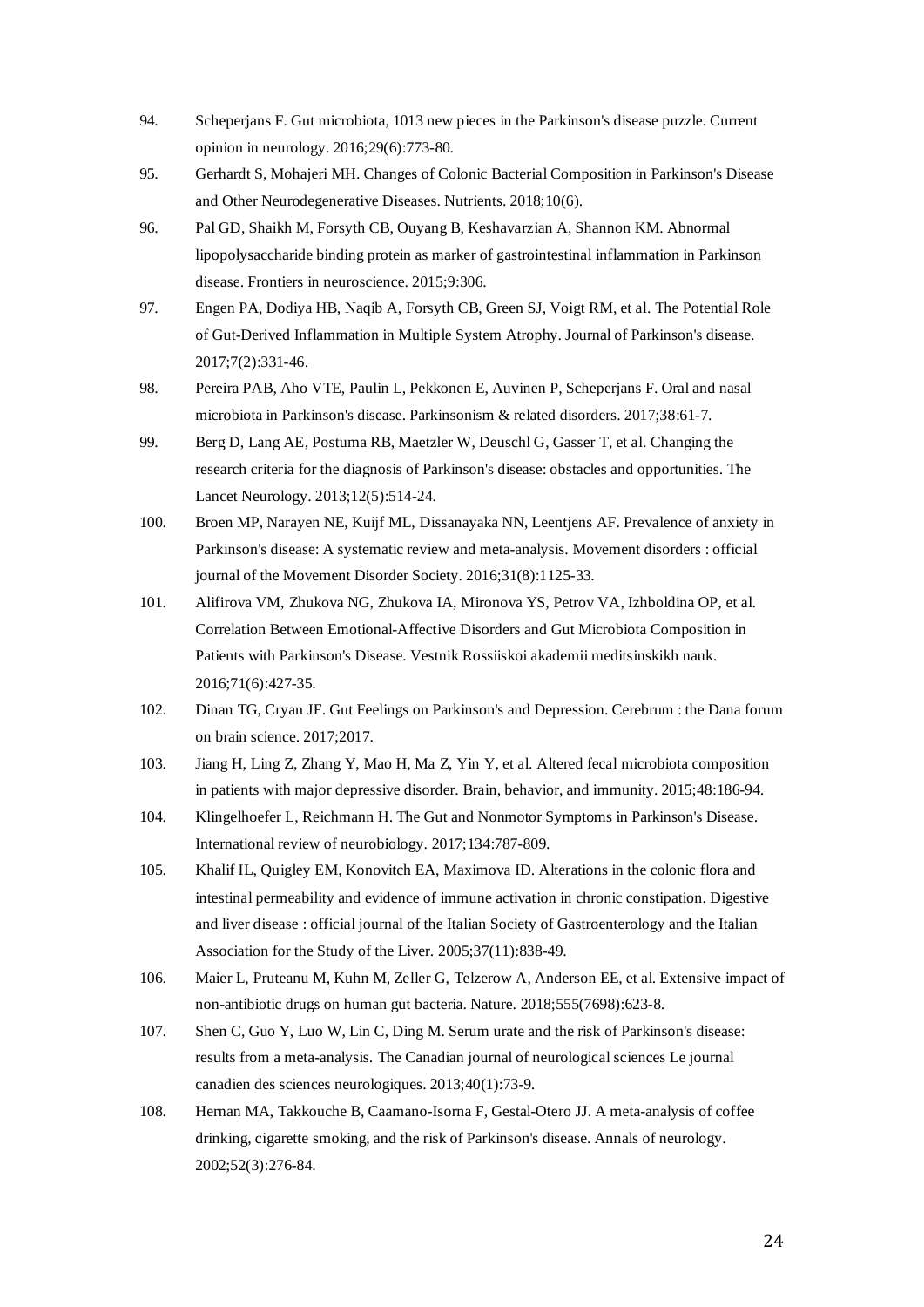- 109. Ascherio A, Schwarzschild MA. The epidemiology of Parkinson's disease: risk factors and prevention. The Lancet Neurology. 2016;15(12):1257-72.
- 110. Tavassoly O, Kakish J, Nokhrin S, Dmitriev O, Lee JS. The use of nanopore analysis for discovering drugs which bind to alpha-synuclein for treatment of Parkinson's disease. European journal of medicinal chemistry. 2014;88:42-54.
- 111. Derkinderen P, Shannon KM, Brundin P. Gut feelings about smoking and coffee in Parkinson's disease. Movement disorders : official journal of the Movement Disorder Society. 2014;29(8):976-9.
- 112. Biedermann L, Brulisauer K, Zeitz J, Frei P, Scharl M, Vavricka SR, et al. Smoking cessation alters intestinal microbiota: insights from quantitative investigations on human fecal samples using FISH. Inflammatory bowel diseases. 2014;20(9):1496-501.
- 113. Gniechwitz D, Reichardt N, Blaut M, Steinhart H, Bunzel M. Dietary fiber from coffee beverage: degradation by human fecal microbiota. Journal of agricultural and food chemistry. 2007;55(17):6989-96.
- 114. Jaquet M, Rochat I, Moulin J, Cavin C, Bibiloni R. Impact of coffee consumption on the gut microbiota: a human volunteer study. International journal of food microbiology. 2009;130(2):117-21.
- 115. Nakayama T, Oishi K. Influence of coffee (Coffea arabica) and galacto-oligosaccharide consumption on intestinal microbiota and the host responses. FEMS microbiology letters. 2013;343(2):161-8.
- 116. Zhernakova A, Kurilshikov A, Bonder MJ, Tigchelaar EF, Schirmer M, Vatanen T, et al. Population-based metagenomics analysis reveals markers for gut microbiome composition and diversity. Science. 2016;352(6285):565-9.
- 117. Mills CE, Tzounis X, Oruna-Concha MJ, Mottram DS, Gibson GR, Spencer JP. In vitro colonic metabolism of coffee and chlorogenic acid results in selective changes in human faecal microbiota growth. The British journal of nutrition. 2015;113(8):1220-7.
- 118. Foster JA, Rinaman L, Cryan JF. Stress & the gut-brain axis: Regulation by the microbiome. Neurobiology of stress. 2017;7:124-36.
- 119. Galley JD, Nelson MC, Yu Z, Dowd SE, Walter J, Kumar PS, et al. Exposure to a social stressor disrupts the community structure of the colonic mucosa-associated microbiota. BMC microbiology. 2014;14:189.
- 120. Dodiya HB, Forsyth CB, Voigt RM, Engen PA, Patel J, Shaikh M, et al. Chronic stressinduced gut dysfunction exacerbates Parkinson's disease phenotype and pathology in a rotenone-induced mouse model of Parkinson's disease. Neurobiology of disease. 2018.
- 121. Conlon MA, Bird AR. The impact of diet and lifestyle on gut microbiota and human health. Nutrients. 2014;7(1):17-44.
- 122. Wu GD, Chen J, Hoffmann C, Bittinger K, Chen YY, Keilbaugh SA, et al. Linking long-term dietary patterns with gut microbial enterotypes. Science. 2011;334(6052):105-8.
- 123. Arumugam M, Raes J, Pelletier E, Le Paslier D, Yamada T, Mende DR, et al. Enterotypes of the human gut microbiome. Nature. 2011;473(7346):174-80.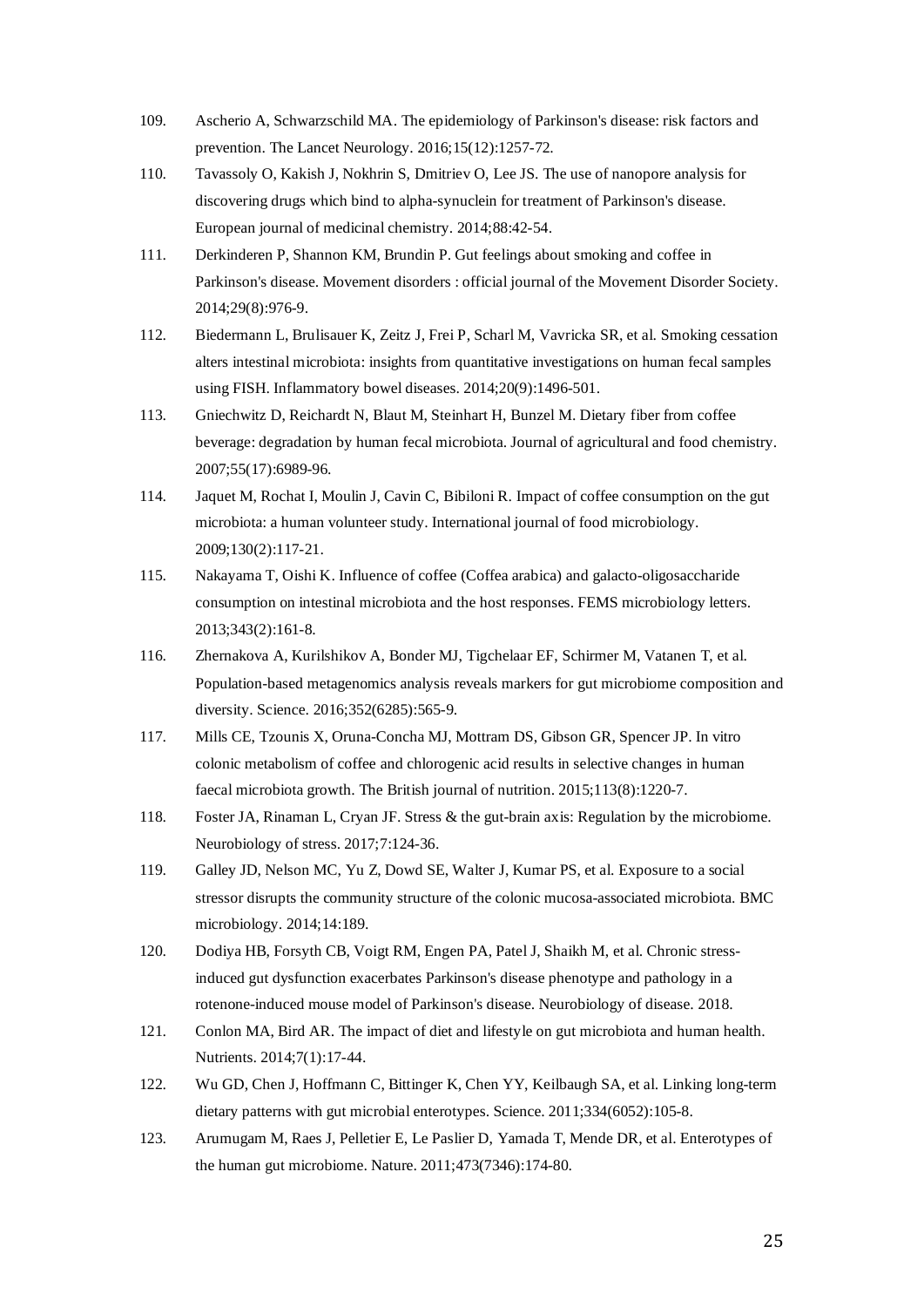- 124. dos Santos EF, Busanello EN, Miglioranza A, Zanatta A, Barchak AG, Vargas CR, et al. Evidence that folic acid deficiency is a major determinant of hyperhomocysteinemia in Parkinson's disease. Metabolic brain disease. 2009;24(2):257-69.
- 125. Fava F, Gitau R, Griffin BA, Gibson GR, Tuohy KM, Lovegrove JA. The type and quantity of dietary fat and carbohydrate alter faecal microbiome and short-chain fatty acid excretion in a metabolic syndrome 'at-risk' population. International journal of obesity. 2013;37(2):216-23.
- 126. Kim KA, Gu W, Lee IA, Joh EH, Kim DH. High fat diet-induced gut microbiota exacerbates inflammation and obesity in mice via the TLR4 signaling pathway. PloS one. 2012;7(10):e47713.
- 127. Friedland RP. Mechanisms of molecular mimicry involving the microbiota in neurodegeneration. Journal of Alzheimer's disease : JAD. 2015;45(2):349-62.
- 128. Biagi E, Franceschi C, Rampelli S, Severgnini M, Ostan R, Turroni S, et al. Gut Microbiota and Extreme Longevity. Current biology : CB. 2016;26(11):1480-5.
- 129. van Tongeren SP, Slaets JP, Harmsen HJ, Welling GW. Fecal microbiota composition and frailty. Applied and environmental microbiology. 2005;71(10):6438-42.
- 130. Bartosch S, Fite A, Macfarlane GT, McMurdo ME. Characterization of bacterial communities in feces from healthy elderly volunteers and hospitalized elderly patients by using real-time PCR and effects of antibiotic treatment on the fecal microbiota. Applied and environmental microbiology. 2004;70(6):3575-81.
- 131. Voreades N, Kozil A, Weir TL. Diet and the development of the human intestinal microbiome. Frontiers in microbiology. 2014;5:494.
- 132. Monda V, Villano I, Messina A, Valenzano A, Esposito T, Moscatelli F, et al. Exercise Modifies the Gut Microbiota with Positive Health Effects. Oxidative medicine and cellular longevity. 2017;2017:3831972.
- 133. Estaki M, Pither J, Baumeister P, Little JP, Gill SK, Ghosh S, et al. Cardiorespiratory fitness as a predictor of intestinal microbial diversity and distinct metagenomic functions. Microbiome. 2016;4(1):42.
- 134. Kiraly DD, Walker DM, Calipari ES, Labonte B, Issler O, Pena CJ, et al. Alterations of the Host Microbiome Affect Behavioral Responses to Cocaine. Scientific reports. 2016;6:35455.
- 135. Du Y, Ma Z, Lin S, Dodel RC, Gao F, Bales KR, et al. Minocycline prevents nigrostriatal dopaminergic neurodegeneration in the MPTP model of Parkinson's disease. Proceedings of the National Academy of Sciences of the United States of America. 2001;98(25):14669-74.
- 136. Faust K, Gehrke S, Yang Y, Yang L, Beal MF, Lu B. Neuroprotective effects of compounds with antioxidant and anti-inflammatory properties in a Drosophila model of Parkinson's disease. BMC neuroscience. 2009;10:109.
- 137. Yang T, Santisteban MM, Rodriguez V, Li E, Ahmari N, Carvajal JM, et al. Gut dysbiosis is linked to hypertension. Hypertension. 2015;65(6):1331-40.
- 138. Soczynska JK, Kennedy SH, Alsuwaidan M, Mansur RB, Li M, McAndrews MP, et al. A pilot, open-label, 8-week study evaluating the efficacy, safety and tolerability of adjunctive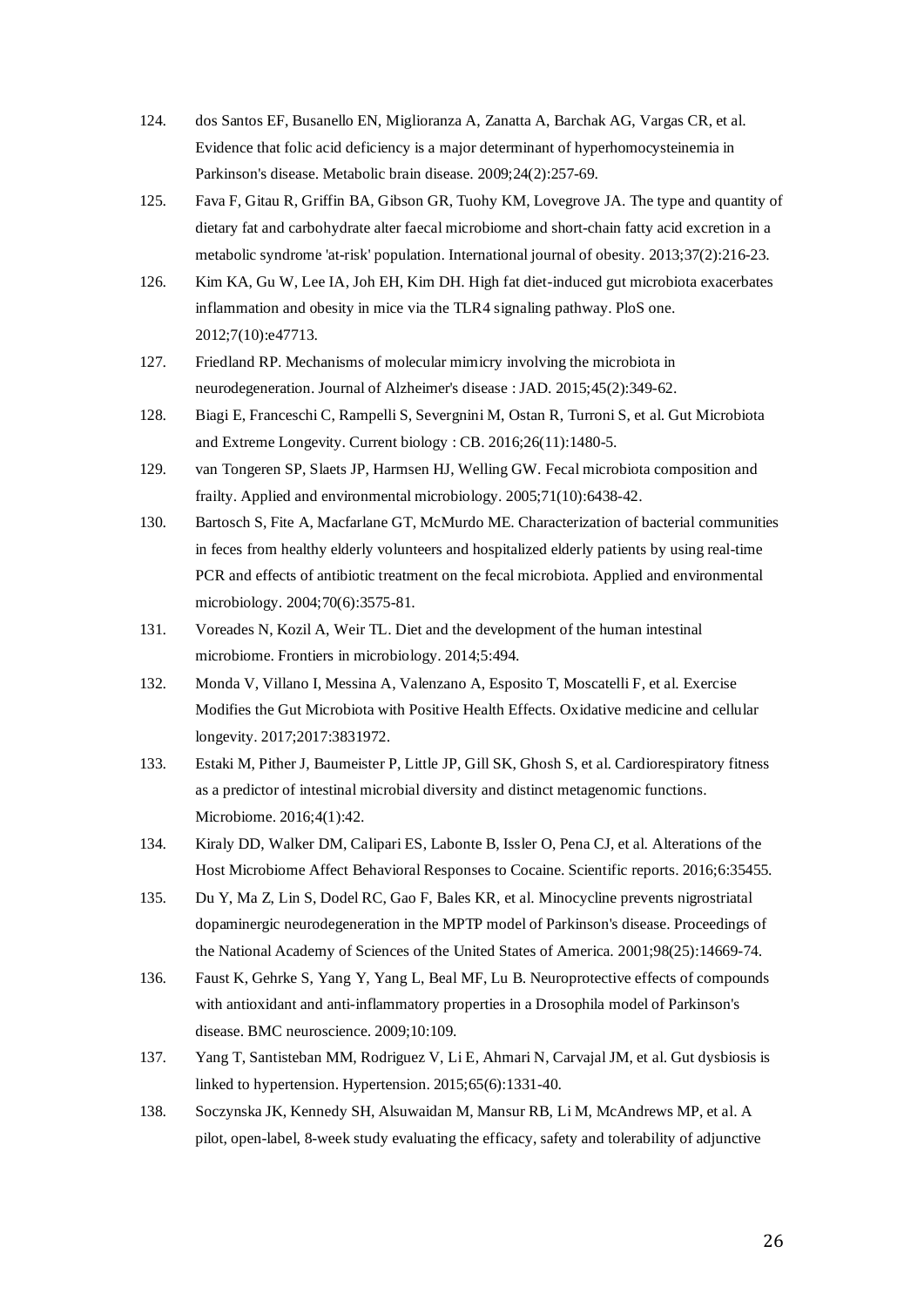minocycline for the treatment of bipolar I/II depression. Bipolar disorders. 2017;19(3):198- 213.

- 139. Diguet E, Fernagut PO, Wei X, Du Y, Rouland R, Gross C, et al. Deleterious effects of minocycline in animal models of Parkinson's disease and Huntington's disease. The European journal of neuroscience. 2004;19(12):3266-76.
- 140. Davey KJ, Cotter PD, O'Sullivan O, Crispie F, Dinan TG, Cryan JF, et al. Antipsychotics and the gut microbiome: olanzapine-induced metabolic dysfunction is attenuated by antibiotic administration in the rat. Translational psychiatry. 2013;3:e309.
- 141. Cassani E, Privitera G, Pezzoli G, Pusani C, Madio C, Iorio L, et al. Use of probiotics for the treatment of constipation in Parkinson's disease patients. Minerva gastroenterologica e dietologica. 2011;57(2):117-21.
- 142. Barichella M, Pacchetti C, Bolliri C, Cassani E, Iorio L, Pusani C, et al. Probiotics and prebiotic fiber for constipation associated with Parkinson disease: An RCT. Neurology. 2016;87(12):1274-80.
- 143. Perez-Pardo P, Kliest T, Dodiya HB, Broersen LM, Garssen J, Keshavarzian A, et al. The gutbrain axis in Parkinson's disease: Possibilities for food-based therapies. European journal of pharmacology. 2017;817:86-95.
- 144. Kim N, Yun M, Oh YJ, Choi HJ. Mind-altering with the gut: Modulation of the gut-brain axis with probiotics. Journal of microbiology. 2018;56(3):172-82.
- 145. Kato-Kataoka A, Nishida K, Takada M, Kawai M, Kikuchi-Hayakawa H, Suda K, et al. Fermented Milk Containing Lactobacillus casei Strain Shirota Preserves the Diversity of the Gut Microbiota and Relieves Abdominal Dysfunction in Healthy Medical Students Exposed to Academic Stress. Applied and environmental microbiology. 2016;82(12):3649-58.
- 146. Liang S, Wang T, Hu X, Luo J, Li W, Wu X, et al. Administration of Lactobacillus helveticus NS8 improves behavioral, cognitive, and biochemical aberrations caused by chronic restraint stress. Neuroscience. 2015;310:561-77.
- 147. Dinan TG, Cryan JF. The Microbiome-Gut-Brain Axis in Health and Disease. Gastroenterology clinics of North America. 2017;46(1):77-89.
- 148. Schmidt K, Cowen PJ, Harmer CJ, Tzortzis G, Errington S, Burnet PW. Prebiotic intake reduces the waking cortisol response and alters emotional bias in healthy volunteers. Psychopharmacology. 2015;232(10):1793-801.
- 149. Hilimire MR, DeVylder JE, Forestell CA. Fermented foods, neuroticism, and social anxiety: An interaction model. Psychiatry research. 2015;228(2):203-8.
- 150. Yang Y. [Gut microbiota research: highlights and commentary]. Zhonghua nei ke za zhi. 2015;54(5):396-8.
- 151. Bakken JS, Borody T, Brandt LJ, Brill JV, Demarco DC, Franzos MA, et al. Treating Clostridium difficile infection with fecal microbiota transplantation. Clinical gastroenterology and hepatology : the official clinical practice journal of the American Gastroenterological Association. 2011;9(12):1044-9.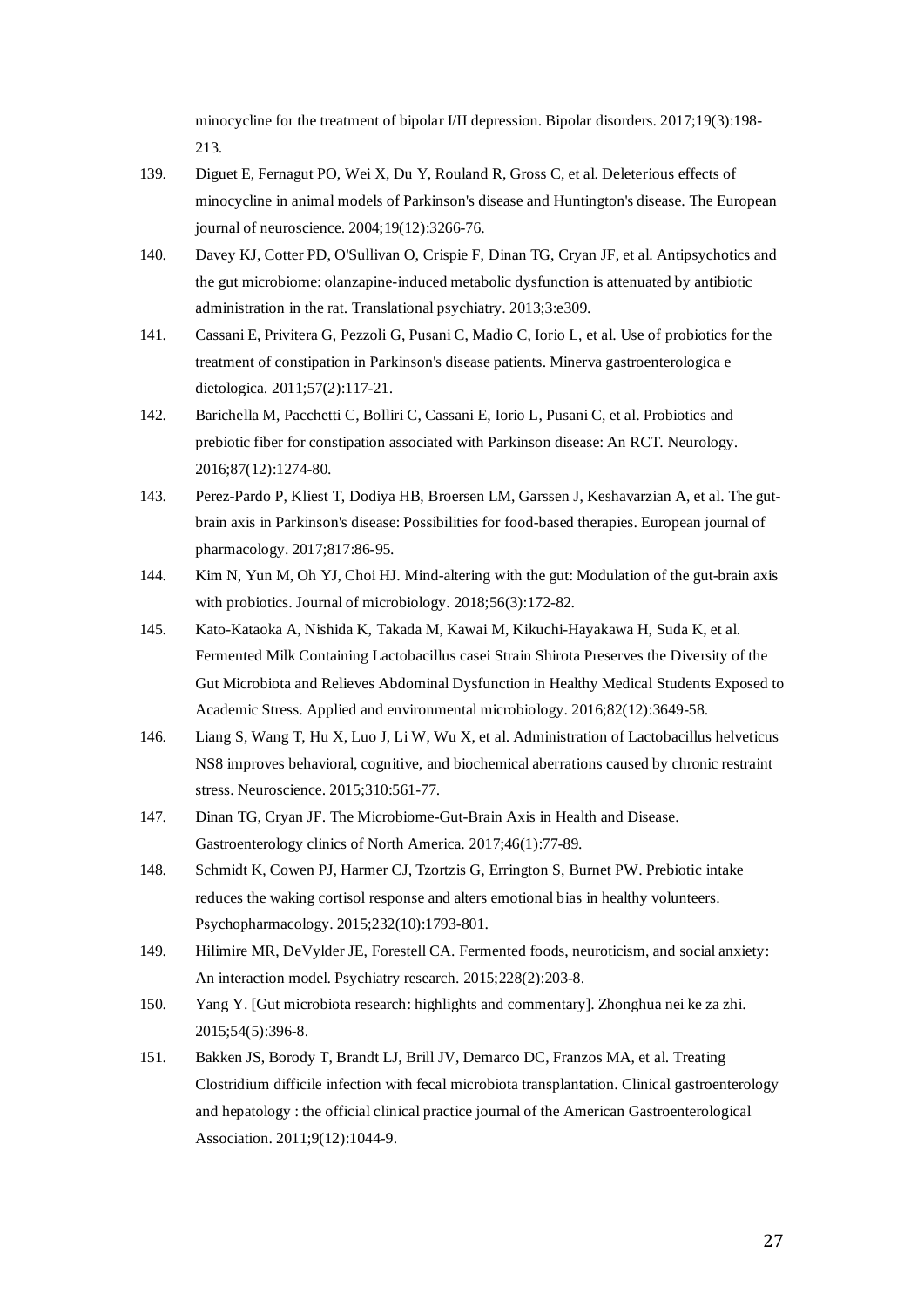- 152. Leffler DA, Lamont JT. Clostridium difficile infection. The New England journal of medicine. 2015;372(16):1539-48.
- 153. Tian H, Ding C, Gong J, Ge X, McFarland LV, Gu L, et al. Treatment of Slow Transit Constipation With Fecal Microbiota Transplantation: A Pilot Study. Journal of clinical gastroenterology. 2016;50(10):865-70.
- 154. Ananthaswamy A. Faecal transplant eases symptoms of Parkinson's disease. New Scientist. 2011;209(2796):8-9.
- 155. Evrensel A, Ceylan ME. Fecal Microbiota Transplantation and Its Usage in Neuropsychiatric Disorders. Clinical psychopharmacology and neuroscience : the official scientific journal of the Korean College of Neuropsychopharmacology. 2016;14(3):231-7.
- 156. Tetz G, Brown SM, Hao Y, Tetz V. Parkinson's disease and bacteriophages as its overlooked contributors. Scientific reports. 2018;8(1):10812.
- 157. Brown CT, Davis-Richardson AG, Giongo A, Gano KA, Crabb DB, Mukherjee N, et al. Gut microbiome metagenomics analysis suggests a functional model for the development of autoimmunity for type 1 diabetes. PloS one. 2011;6(10):e25792.
- 158. Weir TL, Manter DK, Sheflin AM, Barnett BA, Heuberger AL, Ryan EP. Stool microbiome and metabolome differences between colorectal cancer patients and healthy adults. PloS one. 2013;8(8):e70803.
- 159. Kang DW, Park JG, Ilhan ZE, Wallstrom G, Labaer J, Adams JB, et al. Reduced incidence of Prevotella and other fermenters in intestinal microflora of autistic children. PloS one. 2013;8(7):e68322.
- 160. Shin NR, Whon TW, Bae JW. Proteobacteria: microbial signature of dysbiosis in gut microbiota. Trends in biotechnology. 2015;33(9):496-503.
- 161. Perni M, Galvagnion C, Maltsev A, Meisl G, Muller MB, Challa PK, et al. A natural product inhibits the initiation of alpha-synuclein aggregation and suppresses its toxicity. Proceedings of the National Academy of Sciences of the United States of America. 2017;114(6):E1009- E17.
- 162. Collier TJ, Srivastava KR, Justman C, Grammatopoulous T, Hutter-Paier B, Prokesch M, et al. Nortriptyline inhibits aggregation and neurotoxicity of alpha-synuclein by enhancing reconfiguration of the monomeric form. Neurobiology of disease. 2017;106:191-204.
- 163. Chan DKY, Xu YH, Chan LKM, Braidy N, Mellick GD. Mini-review on initiatives to interfere with the propagation and clearance of alpha-synuclein in Parkinson's disease. Translational neurodegeneration. 2017;6:33.
- 164. Principi N, Esposito S. Gut microbiota and central nervous system development. The Journal of infection. 2016;73(6):536-46.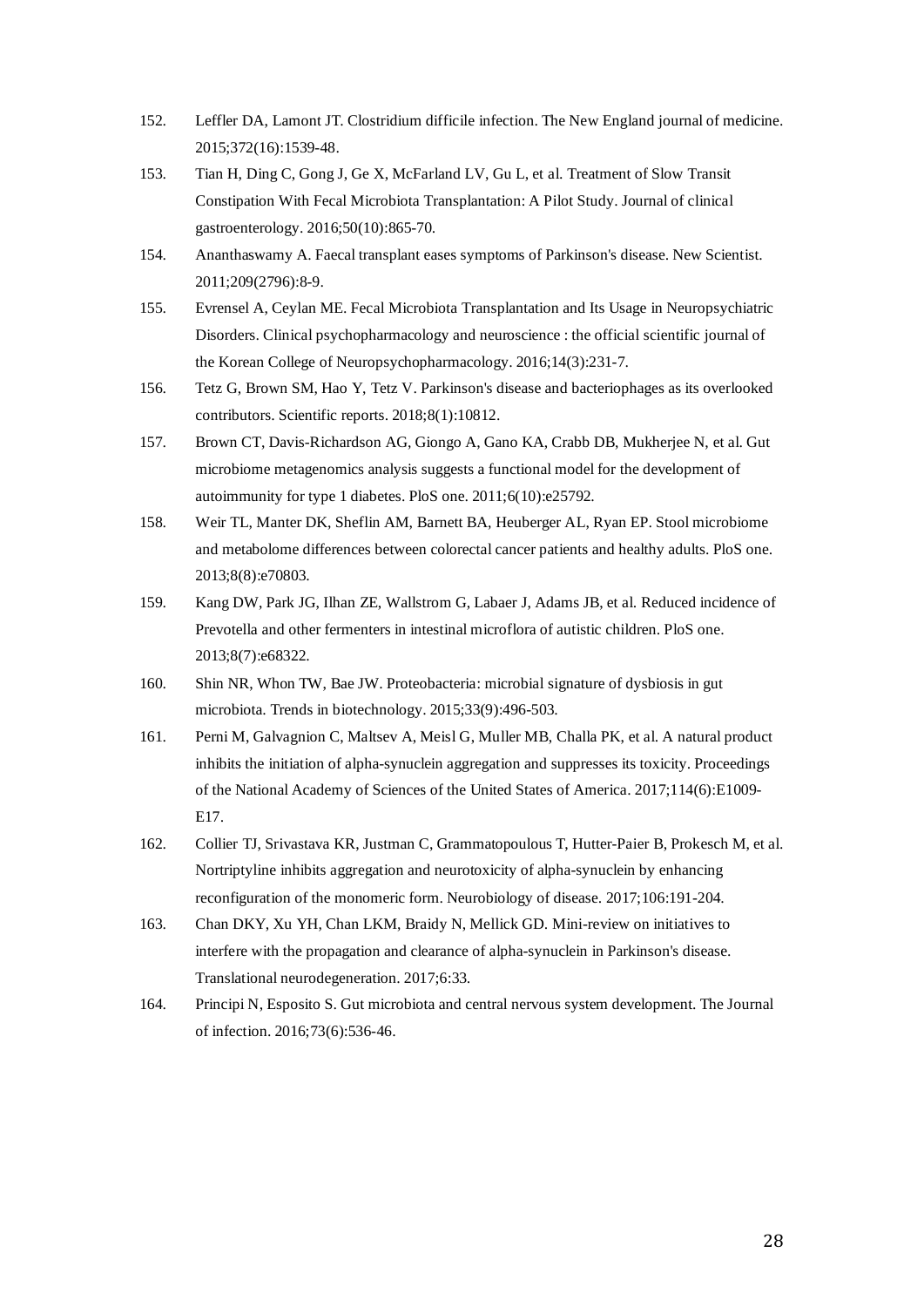#### Microbiota-Gut-Brain-Axis



**Gut Leakiness**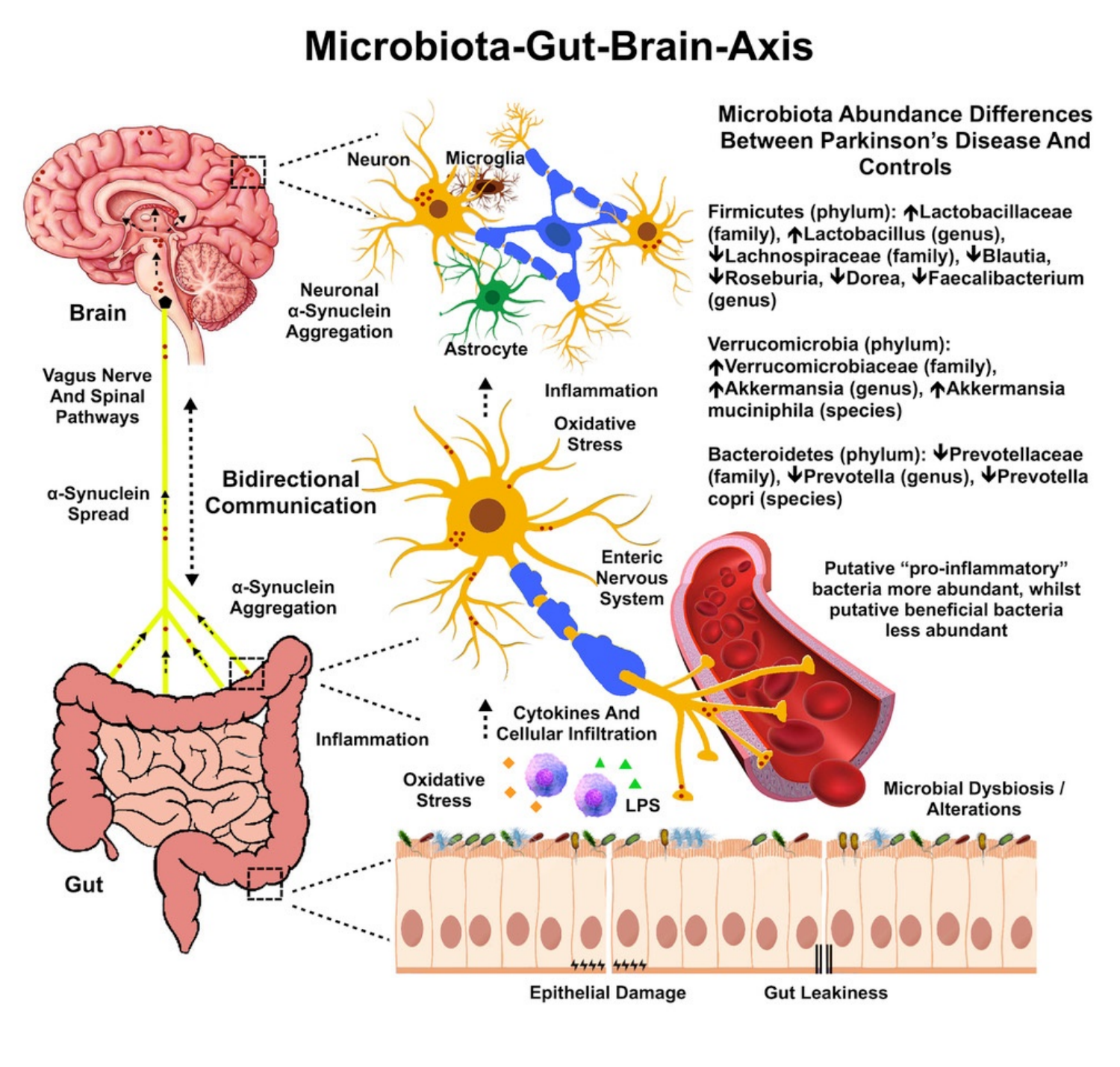| Table 1 – Summary of Studies Evaluating the Gut Microbiota in Parkinson's Disease |                                                  |                                                                     |                                                                                                                |                                                                                                                                                 |                                                                                                                                                                                                                                                                                                                                                       |                                                                                                                                         |                                                |
|-----------------------------------------------------------------------------------|--------------------------------------------------|---------------------------------------------------------------------|----------------------------------------------------------------------------------------------------------------|-------------------------------------------------------------------------------------------------------------------------------------------------|-------------------------------------------------------------------------------------------------------------------------------------------------------------------------------------------------------------------------------------------------------------------------------------------------------------------------------------------------------|-----------------------------------------------------------------------------------------------------------------------------------------|------------------------------------------------|
|                                                                                   | Geographic<br><b>Region</b>                      | Sample size<br>$(n=)$                                               | Sequencing                                                                                                     | <b>Differences at Family Level</b>                                                                                                              |                                                                                                                                                                                                                                                                                                                                                       | <b>Differences at Genera Level</b>                                                                                                      |                                                |
| <b>Cross-sectional studies</b>                                                    |                                                  |                                                                     |                                                                                                                |                                                                                                                                                 |                                                                                                                                                                                                                                                                                                                                                       |                                                                                                                                         |                                                |
|                                                                                   |                                                  |                                                                     | <b>Untargeted</b>                                                                                              | Over-represented in<br>PD Cases                                                                                                                 | Over-represented in<br><b>Healthy Controls</b>                                                                                                                                                                                                                                                                                                        | Over-represented in<br><b>PD</b> Cases                                                                                                  | Over-represented in<br><b>Healthy Controls</b> |
| <b>Barichella</b><br>et al, 2018                                                  | Italy (Milan)                                    | 193 PD (39<br>drug naïve),<br>22 PSP, 22<br>MSA and<br>113 controls | V3-V4 16S<br>rRNA gene<br>sequencing<br>Illumina<br>MiSeq                                                      | Verrucomicrobiaceae<br>Enterobacteriaceae,<br>Christensenellaceae.<br>Lactobacillaceae,<br>Coriobacteriaceae,<br>Bifidobacteriaceae             | Lachnospiraceae,                                                                                                                                                                                                                                                                                                                                      | Akkermansia,<br>Parabacteroides,<br>Ruminococcus,<br>Oscillospira,                                                                      | Roseburia,                                     |
| Lin et al,<br>2018                                                                | China<br>(Guangdong)                             | 75 PD and<br>45 controls                                            | V4 16S rRNA<br>gene<br>sequencing<br>Illumina HiSeq                                                            | Bifidobacteriaceae,<br>Eubacteriaceae.<br>Aerococcaceae,<br>Desulfovibrionaceae                                                                 | Lachnospiraceae,<br>Pasteurellaceae,<br>Streptococcaceae,<br>Methylobacteriaceae,<br>Comamonadaceae,<br>Haolmonadaceae,<br>Hyphomonadaceae,<br>Brucellaceae,<br>Xanthomonadaceae,<br>Actinomycetaceae,<br>Sphingomonadaceae,<br>Micrococcaceae,<br>Intrasporangiaceae,<br>Methanobacteriaceae<br>Idiomarinaceae.<br>Brevibacteriaceae,<br>Gemellaceae |                                                                                                                                         |                                                |
| Qian et al,<br>2018                                                               | China<br>(Shanghai)                              | 45 PD and<br>45 controls                                            | V3-V4 16S<br>rRNA gene<br>sequencing<br>Illumina<br>MiSeq                                                      |                                                                                                                                                 |                                                                                                                                                                                                                                                                                                                                                       | Clostridium IV,<br>Aquabacterium,<br>Holdemania,<br>Sphingomonas,<br>Clostridium XVIII,<br>Butyricicoccus,<br>Anaerotruncus             |                                                |
| Heintz-<br><b>Buschart</b><br>et al, 2017                                         | Germany<br>(Kassel)                              | 76 PD and<br>78 controls                                            | V4 region 16S<br>rRNA gene<br>sequencing and<br>whole<br>metagenome<br>shotgun<br>sequencing<br>Illumina HiSeq | Verrucomicrobiaceae                                                                                                                             |                                                                                                                                                                                                                                                                                                                                                       | Akkermansia,<br>Clostridium XIVb,<br>Anaerotruncus                                                                                      |                                                |
| <b>Hill-Burns</b><br>et al, 2017                                                  | <b>USA</b><br>(Seattle,<br>Atlanta, New<br>York) | 197 PD and<br>130 controls                                          | 16S rRNA<br>gene<br>sequencing<br>Illumina<br>MiSeq                                                            | Bifidobacteriaceae,<br>Lactobacillaceae,<br>Tissierellaceae,<br>Christensenellaceae<br>Verrucomicrobiaceae                                      | Lachnospiraceae,<br>Pasteurellaceae                                                                                                                                                                                                                                                                                                                   | Bifidobacterium,<br>Lactobacillus,<br>Akkermansia                                                                                       | Blautia,<br>Roseburia,<br>Faecalibacterium     |
| Li Wei et<br>al, 2017                                                             | China<br>(Beijing)                               | 24 PD and<br>14 controls                                            | V3-V5 16S<br>rRNA gene<br>sequencing<br>Illumina<br>MiSeq                                                      | Enterobacteriaceae,<br>Veillonellaceae.<br>Erysipelotrichaceae,<br>Coriobacteriaceae,<br>Streptococcaceae,<br>Moraxellaceae,<br>Enterococcaceae |                                                                                                                                                                                                                                                                                                                                                       | Acidaminococcus,<br>Acinetobacter,<br>Enterococcus,<br>Escherichia-Shigella,<br>Megamonas,<br>Megasphaera,<br>Proteus.<br>Streptococcus | Blautia,<br>Faecalibacterium,<br>Ruminococcus  |
| <b>Bedarf</b> et<br>al, 2017                                                      | Germany<br>(Bonn)                                | 31 PD and<br>28 controls.<br>Male<br>patients only                  | Metagenomic<br>shot gun<br>sequencing<br>Illumina HiSeq                                                        |                                                                                                                                                 |                                                                                                                                                                                                                                                                                                                                                       | Akkermansia,<br>Unclassified<br>Bacteria,<br>Unclassified<br><b>Firmicutes</b>                                                          | Prevotella,<br>Eubacterium                     |
| Hopfner<br>et al, 2017                                                            | Germany<br>(Kiel)                                | 29 PD and<br>29 controls                                            | V1-V2 16S<br>rRNA gene<br>sequencing<br>Illumina<br>MiSeq                                                      | Lactobacillaceae,<br>Barnesiellaceae,<br>Enterococcaceae                                                                                        |                                                                                                                                                                                                                                                                                                                                                       |                                                                                                                                         |                                                |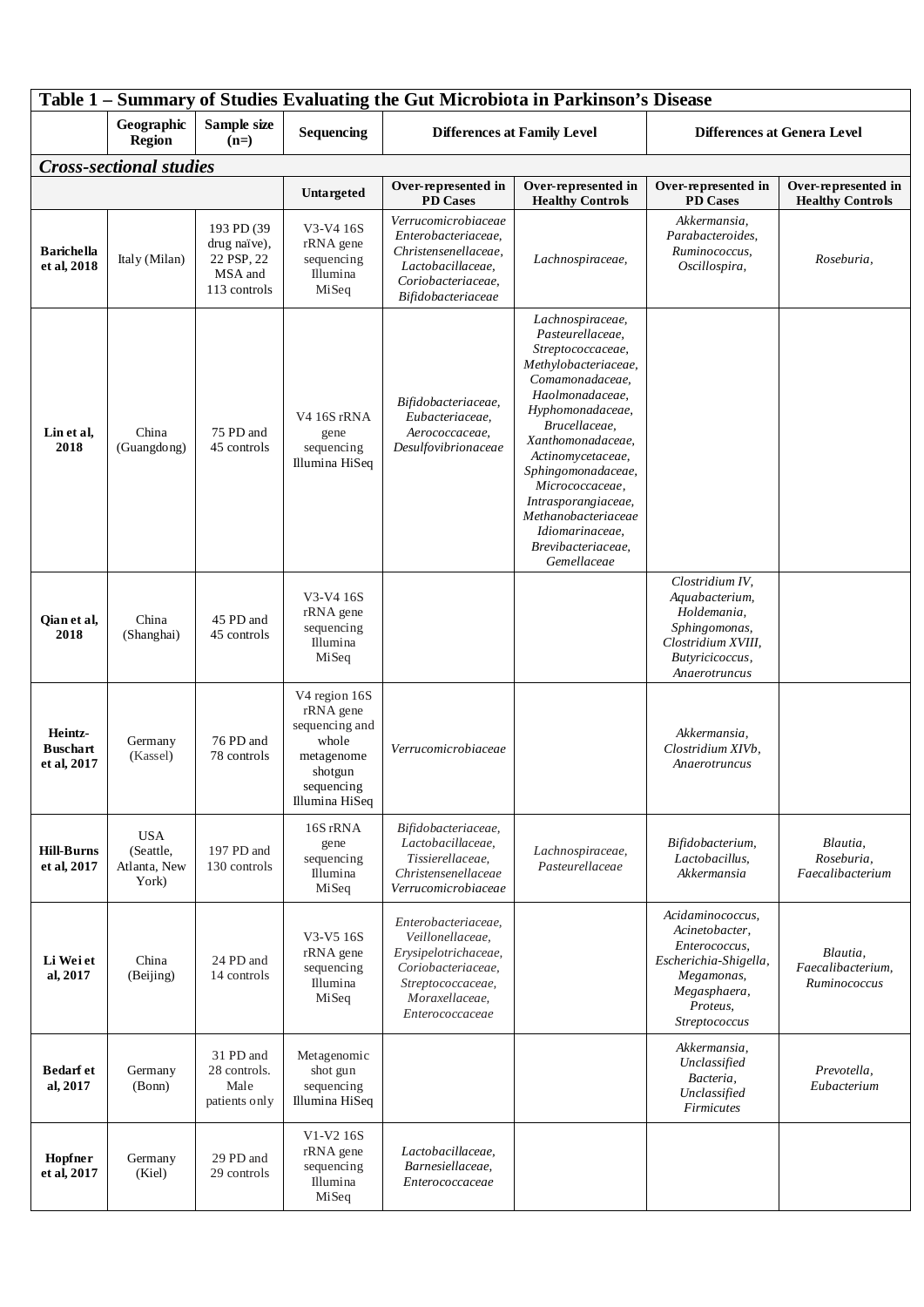| Petrov et<br>al, 2016           | Russia<br>(Tomsk)       | 89 PD and<br>66 controls | $V3-V416S$<br>rRNA gene<br>sequencing<br>Illumina<br>MiSeq                   |                                                                                 |                                                | Christensenella,<br>Catabacter.<br>Lactobacillus,<br>Oscillospira,<br>Bifidobacterium | Dorea,<br>Bacteroides,<br>Prevotella,<br>Faecalibacterium                |
|---------------------------------|-------------------------|--------------------------|------------------------------------------------------------------------------|---------------------------------------------------------------------------------|------------------------------------------------|---------------------------------------------------------------------------------------|--------------------------------------------------------------------------|
| Keshavarz<br>ian et al.<br>2015 | <b>USA</b><br>(Chicago) | 38 PD and<br>34 controls | V4 16S rRNA<br>gene<br>sequencing<br>Illumina<br>MiSeq                       | Faecal<br>Bacteroidaceae.<br>Clostridiaceae,<br>Verrucomicrobiaceae             | Faecal<br>Lachnospiraceae,<br>Coprobacillaceae | Faecal<br>Bacteroides,<br>Oscillospira,<br>Akkermansia                                | Faecal<br>Blautia.<br>Coprococcus,<br>Dorea,<br>Roseburia                |
|                                 |                         |                          |                                                                              | Mucosal<br><i>Oxalobacteraceae</i>                                              | Mucosal<br>Coprobacillaceae                    | Mucosal<br>Ralstonia                                                                  | Mucosal<br>Faecalibacterium<br>Dorea                                     |
| Scheperja<br>ns et al.<br>2015  | Finland<br>(Helsinki)   | 72 PD and<br>72 controls | V1-V3 16S<br>rRNA gene<br>sequencing<br>Roche<br>Pyrosequencing              | Lactobacillaceae.<br>Verrucomicrobiaceae<br>Bradyrhizobiaceae,<br>Clostridiales | Prevotellaceae                                 |                                                                                       |                                                                          |
|                                 |                         |                          | <b>Targeted</b>                                                              | Over-represented in<br><b>PD</b> Cases                                          | Over-represented in<br><b>Healthy Controls</b> | Over-represented in<br><b>PD</b> Cases                                                | Over-represented in<br><b>Healthy Controls</b>                           |
| Ungeret<br>al, 2016             | Germany                 | 34 PD and                | Quantitative<br>PCR of<br>targeted                                           | Enterobacteriaceae                                                              | Prevotellaceae                                 | Akkermansia<br>muciniphila,                                                           | Faecalibacterium<br>prausnitzii,                                         |
|                                 | (Herborn)               | 34 controls              | bacterial<br>groups                                                          |                                                                                 |                                                | Bifidobacterium                                                                       | Lactobacillaceae,<br>Enterococcaceae                                     |
| Hasegawa<br>et al, 2015         | Japan<br>(Nagoya)       | 52 PD and<br>36 controls | Quantitative<br>RT-PCR of<br>16S or 23S<br>rRNA of 19<br>bacterial<br>groups |                                                                                 |                                                | Lactobacillus                                                                         | Clostridium<br>coccoides,<br>Clostridium leptum,<br>Bacteroides fragilis |
|                                 | Longitudinal studies    |                          |                                                                              |                                                                                 |                                                |                                                                                       |                                                                          |
|                                 |                         |                          | <b>Targeted</b>                                                              |                                                                                 |                                                | Over-represented in<br><b>PD</b> Cases                                                | Underrepresented<br>in PD Cases                                          |